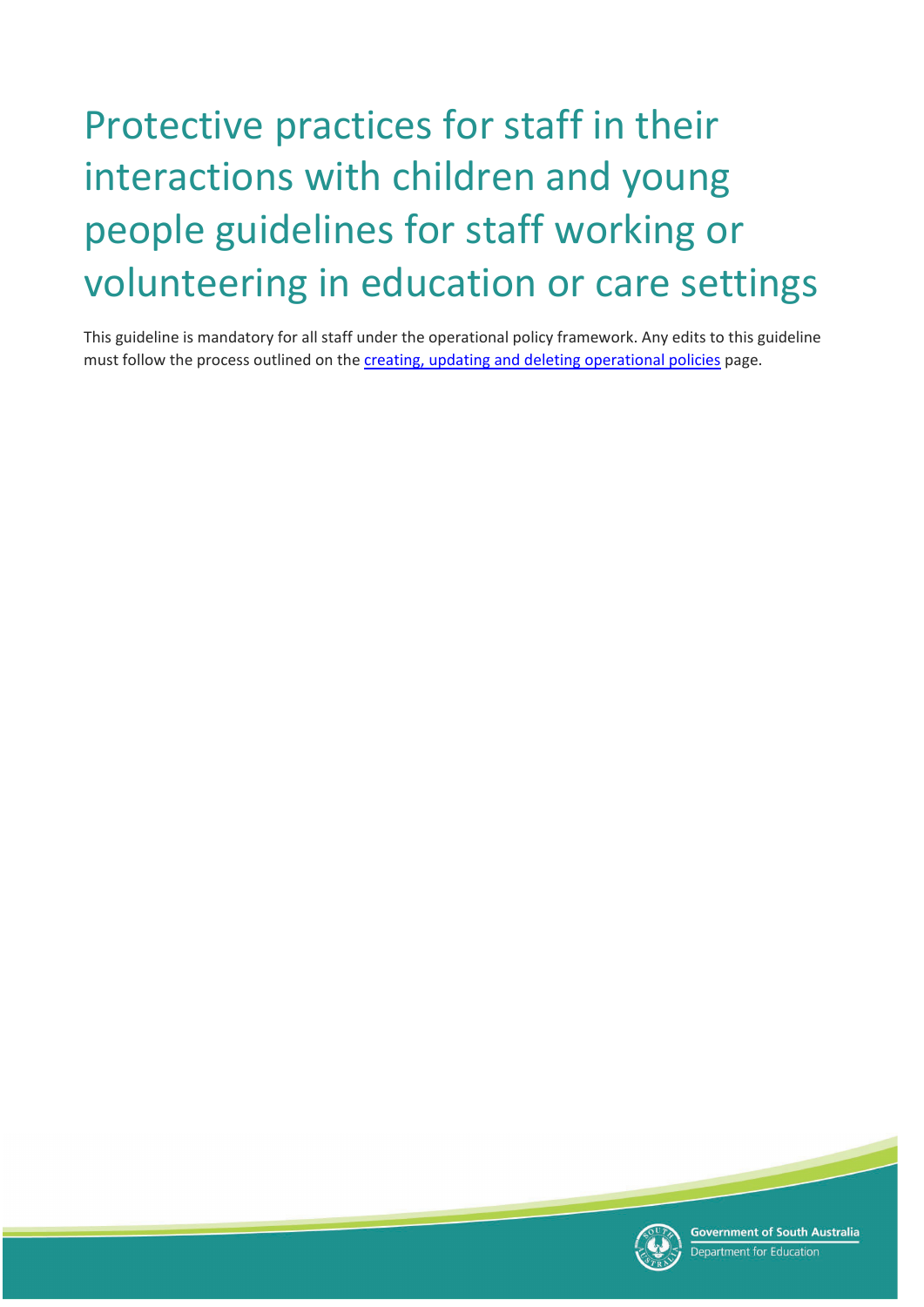# Protective<br>practices

for staff in their interactions with children and young people

Guidelines for staff working or volunteering in education and care settings 2017 (2nd Edition, revised 2019)



**Government of South Australia** Department for Education



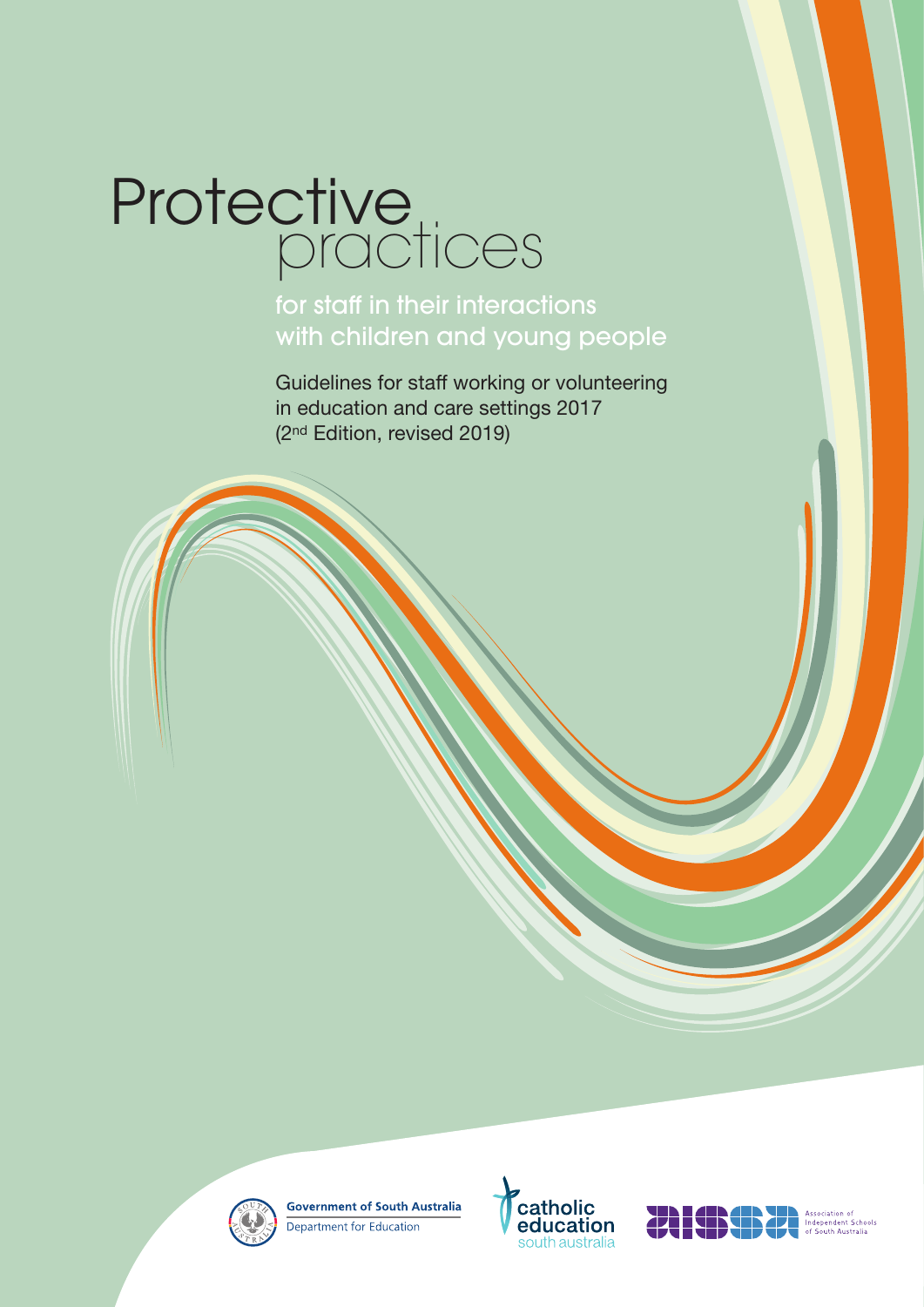Grateful acknowledgment is made of material provided by the Catholic Education Office Diocese of Parramatta for *Protective practices for staff in their relationships with students*, 2004.

First published in June 2005, revised April 2009 and September 2011. New section on Grooming in January 2017 and revised in November 2018. Published in March 2019.

#### For further information, contact:

Department for Education 31 Flinders Street Adelaide South Australia 5000

Catholic Education South Australia 116 George Street Thebarton South Australia 5031

#### Association of Independent Schools of South Australia 301 Unley Road

Malvern South Australia 5061



A catalogue record for this book is available from the National Library of Australia

Title: Protective practices for staff in their interactions with children and young people : Guidelines for staff working or volunteering in education and care settings 2017 (2nd Edition, revised 2019) ISBN: 9780648526001 : Paperback

Name of publisher: Department for Education, South Australia Publication date: March 2019

© 2019 Government of South Australia, Department for Education Except as otherwise noted, licensed under the Creative Commons Attribution 4.0 International Licence. To view a copy of this licence, visit<http://creativecommons.org/licenses/by/4.0/>

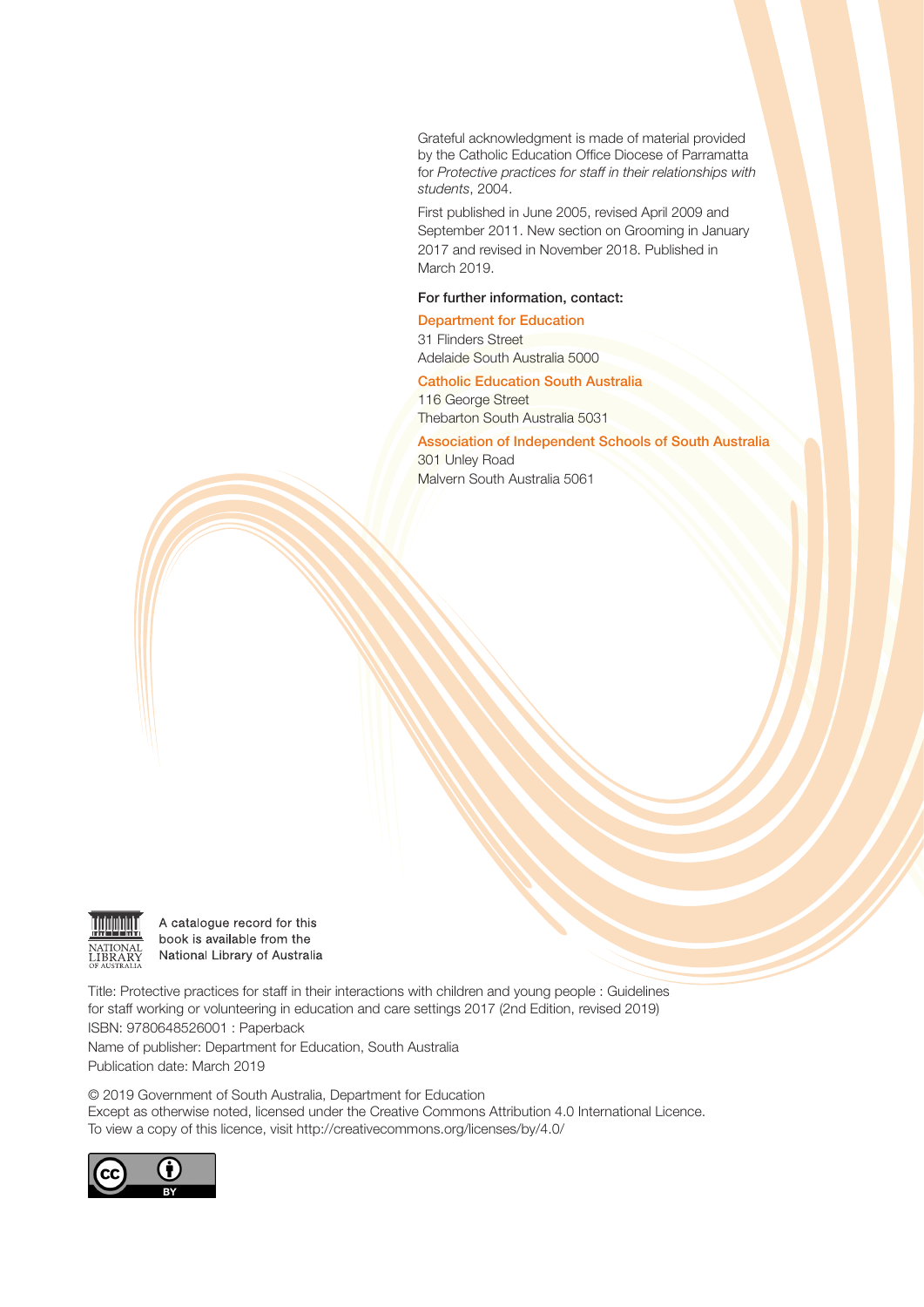# Foreword

These guidelines form part of child protection policies and procedures developed through collaboration between the South Australian Department for Education, Catholic Education South Australia and the Association of Independent Schools of South Australia.

Both government and non-government education sectors are committed to consistent child protection standards across all South Australian education and care environments.

Protective practices for staff provide clear advice to adults about how to build positive, caring and respectful relationships with children and young people in education and care settings.

The main intent of this document is to safeguard the emotional and physical wellbeing of children and young people by helping adults to understand appropriate boundaries in relation to their professional role and all interactions with children and young people. By following these guidelines, staff can feel confident about meeting their responsibilities to children and young people as well as their professional ethics and conduct obligations.

Since their release in 2005, these guidelines have been positively received and used by education and care leaders across the government and non-government sectors. This fourth edition has revisions reflecting legislative and other reforms at state and national levels, mainly in connection with childcare, grooming behaviour and reporting obligations.

Following these guidelines will contribute to safer, happier and more successful education and care environments for all the people who learn and work in them.

Rick Persse Chief Executive Department for Education

elalhy

Dr Neil McGoran **Director Catholic Education South Australia** 

CE Granthalo

Carolyn Grantskalns Chief Executive Association of Independent Schools of South Australia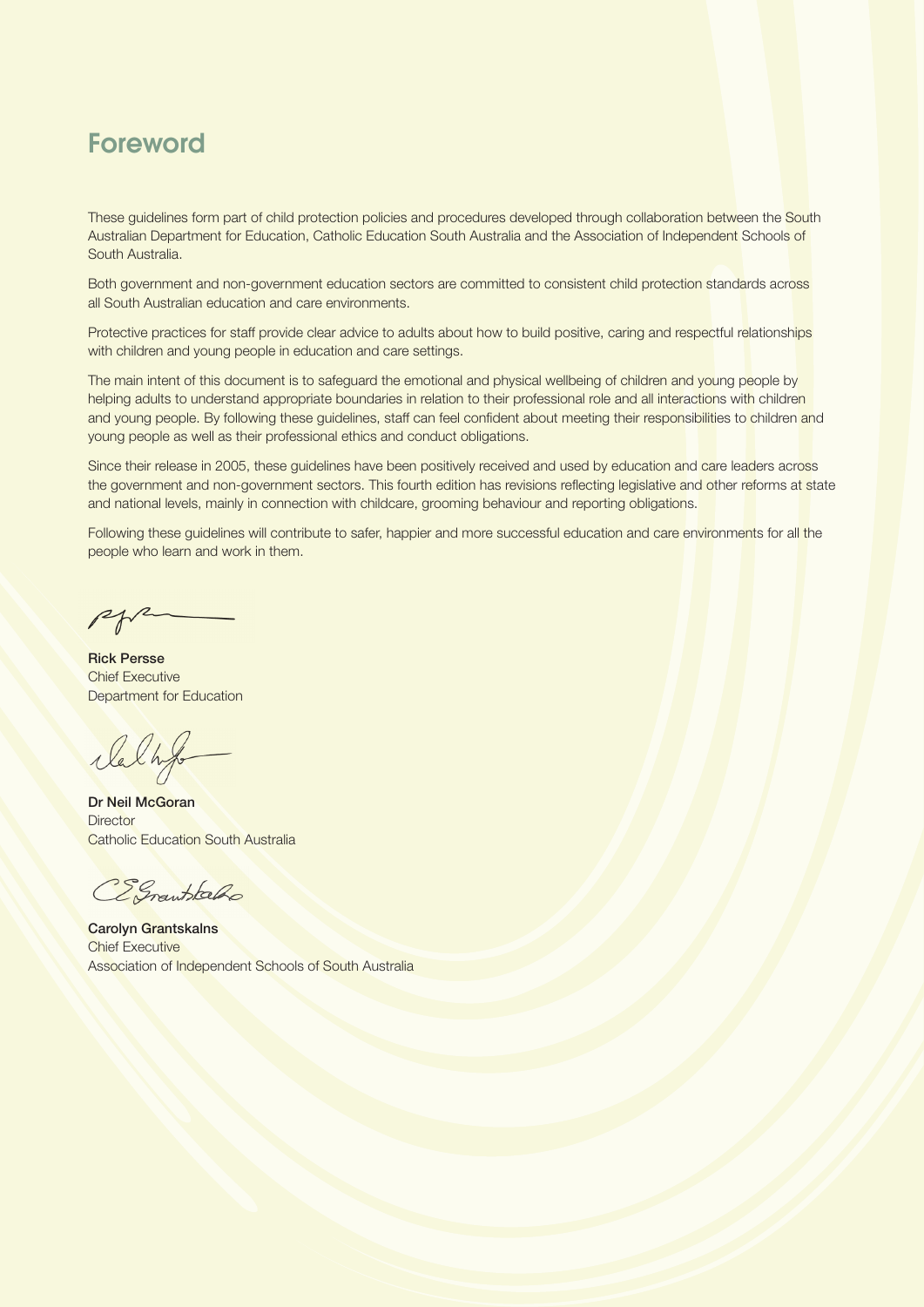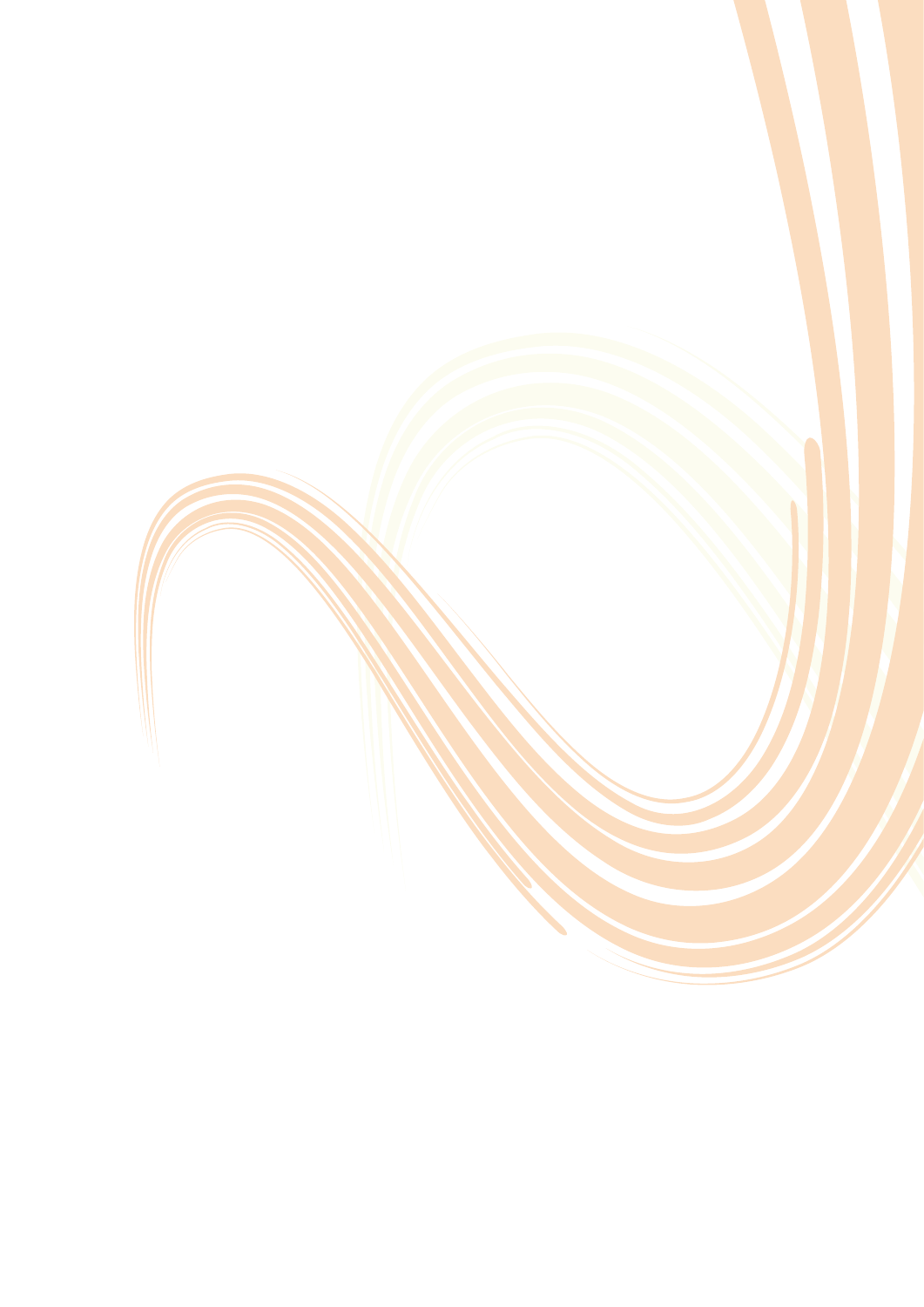# **Contents**

| Glossary                                                                                                      | 4              |
|---------------------------------------------------------------------------------------------------------------|----------------|
| Relevant convention, law and policy                                                                           | 5              |
| Legal issues and professional boundaries for adults working or volunteering<br>with children and young people | 7              |
| Duty of care                                                                                                  | $\overline{7}$ |
| Professional and role boundaries                                                                              | $\overline{7}$ |
| Legislation                                                                                                   | 10             |
| Grooming behaviour                                                                                            | 10             |
| Sexual relationships between legally consenting adults where a staff-student<br>relationship once existed     | 10             |
| Guidance for staff in managing professional boundaries                                                        | 11             |
| Working in country and local communities                                                                      | 11             |
| Using digital forums/social networking sites                                                                  | 11             |
| Working one-to-one with children and young people                                                             | 12             |
| Managing privacy expectations                                                                                 | 12             |
| Conducting home visits                                                                                        | 12             |
| Family day care                                                                                               | 13             |
| <b>Boarding houses</b>                                                                                        | 13             |
| Staff responsibilities in responding to behaviour                                                             | 14             |
| Behaviour of staff towards children and young people                                                          | 14             |
| Behaviour of children and young people towards staff                                                          | 14             |
| Appropriate physical contact                                                                                  | 16             |
| Appropriate physical contact by a staff member to assist or encourage a child                                 |                |
| or young person                                                                                               | 16             |
| Good practice with school-age children and young people                                                       | 16             |
| Good practice with children, birth to school age                                                              | 16             |
| Managing challenging behaviour                                                                                | 17             |
| Non-physical intervention                                                                                     | 17             |
| Physical restraint where a child or young person's or adult's safety is threatened                            | 17             |
| Safe practice when using physical restraint                                                                   | 18             |
| <b>Cultural considerations</b>                                                                                | 18             |
| Managing staff health and safety                                                                              | 18             |
| Legal action against students                                                                                 | 18             |
| Working with children and young people with additional and complex needs                                      | 20             |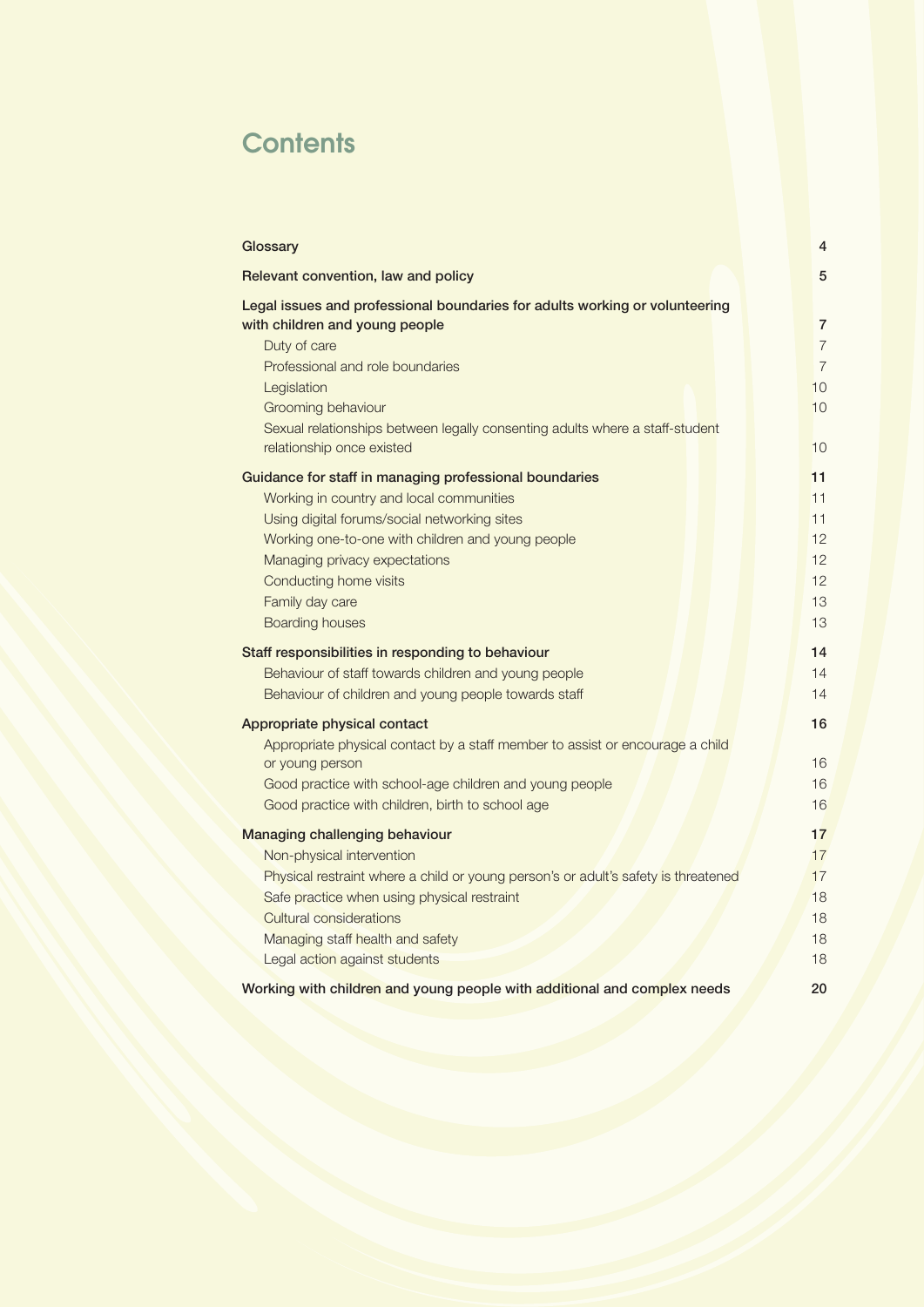# **Glossary**

For the purposes of this document the following definitions apply.

| Staff                        | Employees, professional service providers, other paid education and care participants, tertiary students,<br>pastoral care worker/chaplain, and volunteers (eg mentors)                                                                                                                                           |
|------------------------------|-------------------------------------------------------------------------------------------------------------------------------------------------------------------------------------------------------------------------------------------------------------------------------------------------------------------|
| <b>Site</b>                  | All schools and preschools and associated boarding facilities, alternative education centres or off-site<br>learning programs, out of school hours care and vacation care services, the home of a family day care<br>educator, children's centres and child care centres                                          |
| Site leader                  | The individual who has responsibility for the welfare of children and young people on that site eg the<br>principal, director, manager or family day care educator supported by their coordinator, or a delegate                                                                                                  |
| Children and<br>young people | All children and young people enrolled at or attending education and care sites                                                                                                                                                                                                                                   |
| Parents                      | Adults who have the parenting responsibility for children and young people, including biological<br>parents, step-parents, legal guardians and extended family members such as grandparents, foster<br>and kinship carers                                                                                         |
| Disability                   | Disability includes physical, intellectual, psychiatric/psychological, sensory, neurological, learning<br>disabilities, physical disfigurement, and the presence in the body of a disease-causing mechanism.<br>The term covers a disability that a person has now, may have in the future or is believed to have |

#### Note: Family day care

When appropriate, family day care educators should use the discussions applying to 'staff' in this document to guide their actions and behaviour. References to 'site leader' should be understood to mean those circumstances where the family day care educator would consult with or report to and take direction from the family day care coordinator. References to 'volunteers' should also be understood to mean other adults residing in the home of the family day care educator.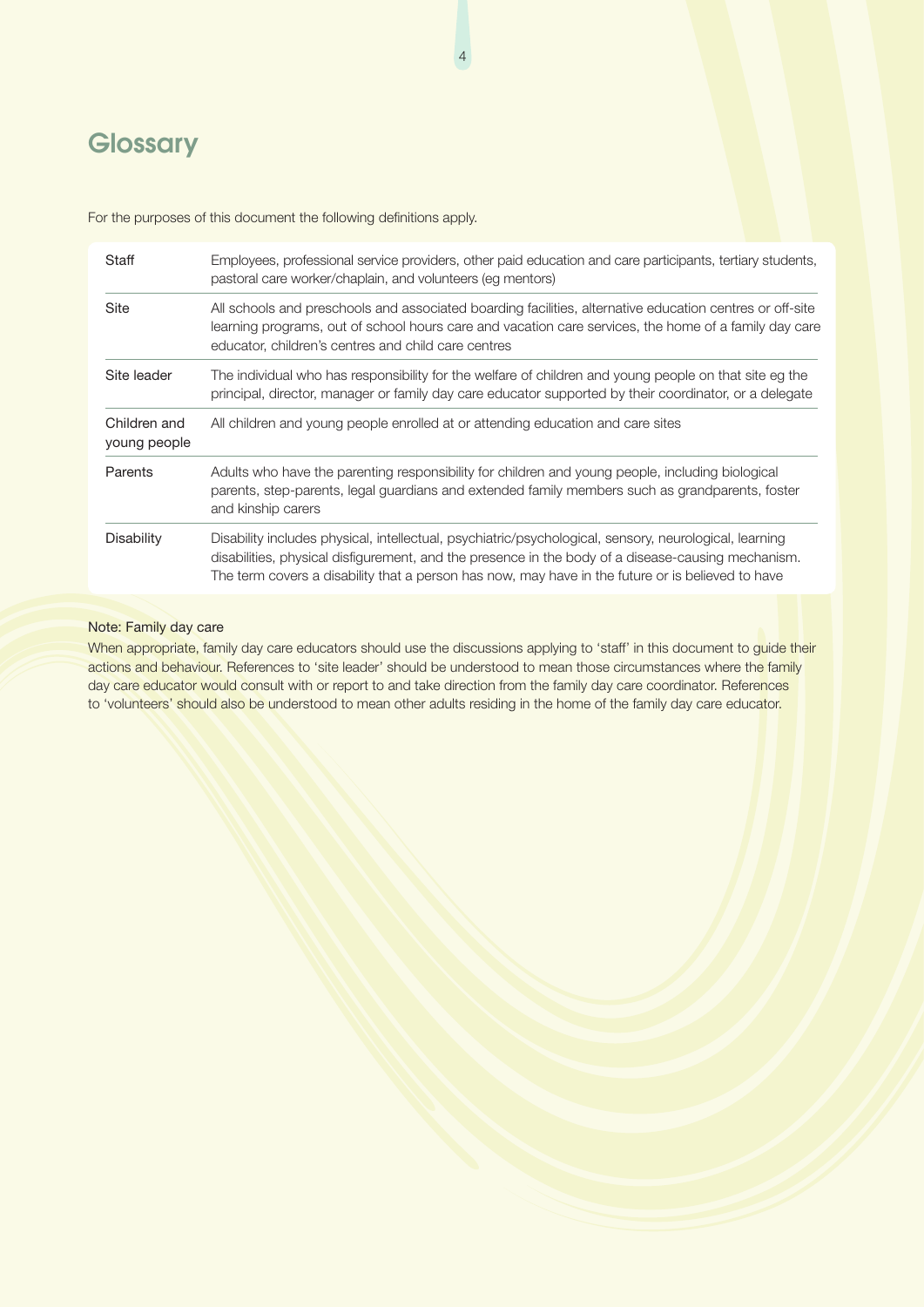5

# Relevant convention, law and policy

| <b>United Nations</b><br>Convention on the<br><b>Rights of the Child</b>             | The convention enshrines the entitlement of all children, regardless of race, colour, sex,<br>religion or nationality, to be protected from sexual abuse, to receive special help if they are<br>abused, to have their opinions heard about matters that affect them, to receive and share<br>information, and to be treated with dignity if disciplined                                                                                                                                                                                                                                                                                                                                                                                                                                                                                                                                                                                                                                                                                                                                                                                                                                                                                                                                                                                                                                                                                                                                                                                                                                                                                                                                                                                                                                                                                                                                                                                                                                                                                          |
|--------------------------------------------------------------------------------------|---------------------------------------------------------------------------------------------------------------------------------------------------------------------------------------------------------------------------------------------------------------------------------------------------------------------------------------------------------------------------------------------------------------------------------------------------------------------------------------------------------------------------------------------------------------------------------------------------------------------------------------------------------------------------------------------------------------------------------------------------------------------------------------------------------------------------------------------------------------------------------------------------------------------------------------------------------------------------------------------------------------------------------------------------------------------------------------------------------------------------------------------------------------------------------------------------------------------------------------------------------------------------------------------------------------------------------------------------------------------------------------------------------------------------------------------------------------------------------------------------------------------------------------------------------------------------------------------------------------------------------------------------------------------------------------------------------------------------------------------------------------------------------------------------------------------------------------------------------------------------------------------------------------------------------------------------------------------------------------------------------------------------------------------------|
| Law                                                                                  | Relevant legislation includes:<br>• Children and Young People (Safety) Act 2017 (SA), which maintains the safety of children<br>as paramount, increases the voice of children in decision making and builds a more<br>collaborative approach to child protection. The Act provides greater recognition of risk<br>factors that children may experience including persistent absenteeism from education<br>and cumulative impact of harm<br>• Criminal Law Consolidation Act 1935 (SA) defines illegal criminal behaviour<br>• Equal Opportunity Act 1984 (SA), which defines sexual harassment, prohibits other forms<br>of unlawful discrimination including on the ground of disability and provides a complaint<br>process through the Equal Opportunity Commission of South Australia<br>• Sex Discrimination Act 1984 (Cth) as amended by the Sex Discrimination Amendment<br>(Sexual Orientation, Gender Identity and Intersex Status) Act 2013 (Cth), which defines<br>sexual harassment and provides a complaint process through the Australian Human<br><b>Rights Commission</b><br>• Teacher Registration and Standards Act 2004 (SA), which establishes and maintains<br>a teacher registration system and professional standards for teachers such that the<br>profession is represented by individuals who are competent educators and fit and proper<br>persons to have the care of children<br>. Disability Discrimination Act 1992 (Cth) and Disability Standards for Education 2005<br>(Cth), which provide legal protection against disability discrimination in specified areas.<br>The DSE states the legal obligations of service providers within the DDA and the rights<br>of the learners with disability<br>• Education and Early Childhood Services (Registration and Standards) Act 2011 provides<br>a national legislative scheme that regulates the provision of quality education services<br>and registration of providers for the purpose of maintaining high standards of competence<br>and conduct by providers |
| Information<br><b>Sharing Guidelines</b>                                             | South Australia's operational framework for the sharing of information across government<br>and relevant non-government organisations to promote the safety and wellbeing of<br>children, young people and their families                                                                                                                                                                                                                                                                                                                                                                                                                                                                                                                                                                                                                                                                                                                                                                                                                                                                                                                                                                                                                                                                                                                                                                                                                                                                                                                                                                                                                                                                                                                                                                                                                                                                                                                                                                                                                         |
| <b>Keeping Safe:</b><br><b>Child Protection</b><br>Curriculum                        | The sector/site-approved teaching program for learners from early to senior years that<br>addresses, in an age-appropriate manner, the central ideas of respectful relationships,<br>the right to be safe, protective strategies and recognising and reporting abuse                                                                                                                                                                                                                                                                                                                                                                                                                                                                                                                                                                                                                                                                                                                                                                                                                                                                                                                                                                                                                                                                                                                                                                                                                                                                                                                                                                                                                                                                                                                                                                                                                                                                                                                                                                              |
| <b>Responding to</b><br><b>Problem Sexual</b><br>Children and<br><b>Young People</b> | Guidelines for staff in education and care settings to help them respond effectively and<br>consistently to incidents of problem sexual behaviour involving children and young people                                                                                                                                                                                                                                                                                                                                                                                                                                                                                                                                                                                                                                                                                                                                                                                                                                                                                                                                                                                                                                                                                                                                                                                                                                                                                                                                                                                                                                                                                                                                                                                                                                                                                                                                                                                                                                                             |
| <b>Responding to Abuse</b><br>and Neglect Education<br>and Care training             | A child protection training course in South Australia for staff working in education and<br>care settings focusing on their role in responding to child abuse and neglect and its impact<br>on the development and wellbeing of children, young people and their families                                                                                                                                                                                                                                                                                                                                                                                                                                                                                                                                                                                                                                                                                                                                                                                                                                                                                                                                                                                                                                                                                                                                                                                                                                                                                                                                                                                                                                                                                                                                                                                                                                                                                                                                                                         |
| <b>Australian Student</b><br><b>Wellbeing framework</b>                              | Supports Australian schools to promote positive relationships and the wellbeing of students<br>and educators within safe, inclusive and connected learning environments                                                                                                                                                                                                                                                                                                                                                                                                                                                                                                                                                                                                                                                                                                                                                                                                                                                                                                                                                                                                                                                                                                                                                                                                                                                                                                                                                                                                                                                                                                                                                                                                                                                                                                                                                                                                                                                                           |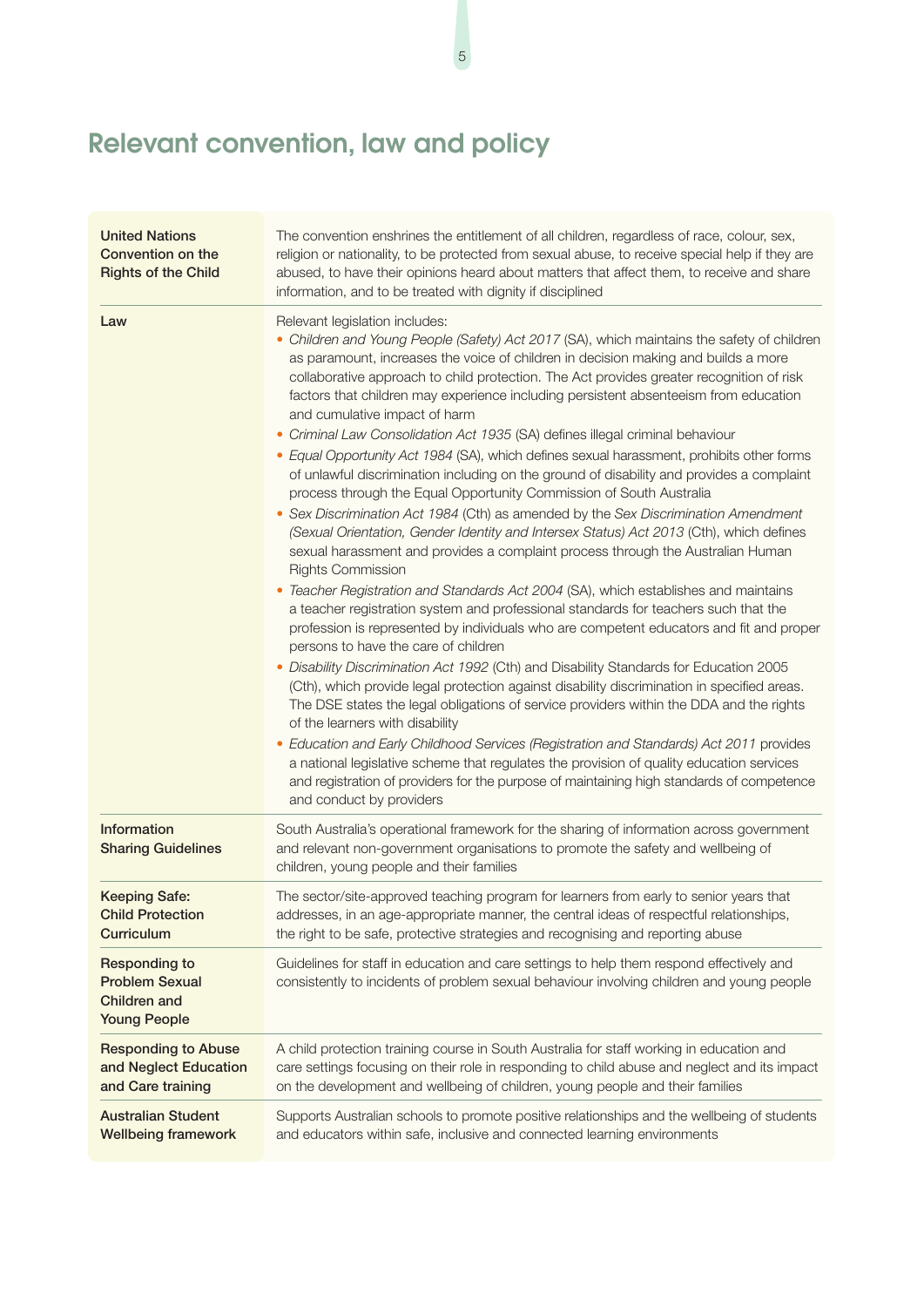| <b>National Quality</b><br>Framework (NQF)                              | National agenda that describes and regulates the quality of early childhood education and<br>school-age care through the National Quality Framework for Early Childhood, Education<br>and Care. It operates under an applied law system, comprising the Education and Care<br>Services National Law and Regulations |
|-------------------------------------------------------------------------|---------------------------------------------------------------------------------------------------------------------------------------------------------------------------------------------------------------------------------------------------------------------------------------------------------------------|
| <b>Education Standards</b><br><b>Board</b>                              | Regulates the provision of education and care services in South Australia, ensuring quality<br>education services and maintaining high standards of competence and conduct by providers                                                                                                                             |
| Australian Professional<br>Standards for Teachers/<br><b>Principals</b> | The standards define the work of teachers and principals and make explicit the elements<br>of high-quality, effective teaching, safe environments and professional standards that result<br>in improved and educational outcomes for students.<br>TfEL and APST Standard 4 and 7                                    |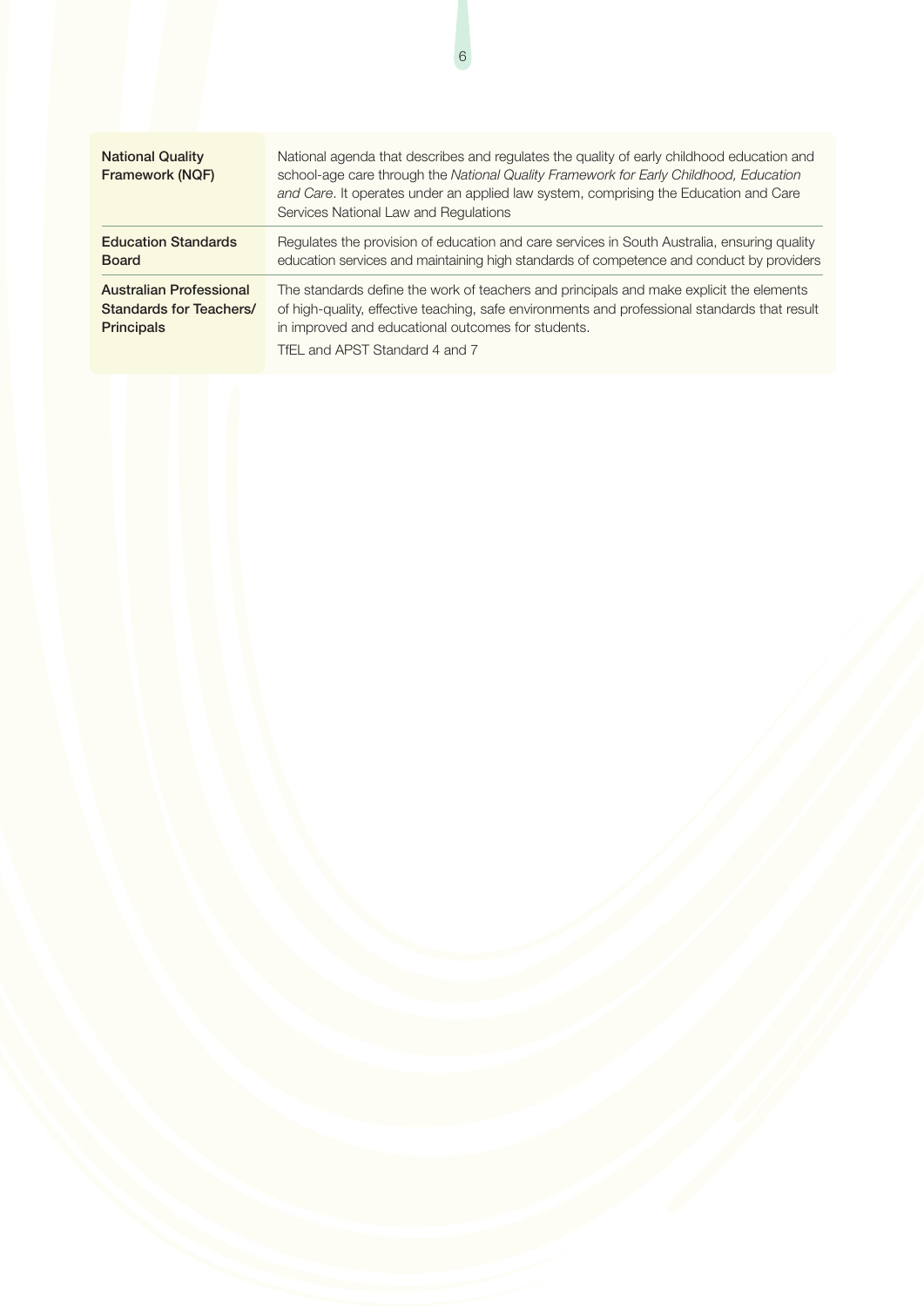# Legal issues and professional boundaries for adults working or volunteering with children and young people

Staff members who do not follow these guidelines may be subject to disciplinary action and/or an adverse finding about their suitability or fitness to work in an education or care setting.

### Duty of care

In the education and care context, 'duty of care' is a Common Law concept that refers to the responsibility of staff to provide children and young people with an adequate level of protection against harm. It is usually expressed as a duty to take reasonable care to protect children and young people from all reasonably foreseeable risk of injury.

The question of what constitutes reasonable care in any given case will be determined objectively by a court and will depend on the individual circumstances of each case. The courts have found that the standard of care owed by education and care providers to children and young people is very high.

In their relationships with children and young people, staff must ensure that the physical and emotional wellbeing of children and young people is safeguarded, and that their own behaviour is guided by this duty of care both within and beyond the education and care setting.

Within the protective practices, this duty of care particularly relates to staff:

- expectations about their own conduct
- intervening in the inappropriate conduct of other adults
- reporting unprofessional behaviour of other adults if they observe or are informed of such behaviour.

## Professional and role boundaries

Professional and role boundaries are parameters that describe limits of a relationship where one person entrusts their welfare and safety to a professional, often in circumstances where there is a power imbalance.

Education and care professions rely on the fostering of positive relationships between adults and children and young people. Learning and care settings are places where all staff can have significant influence in the lives of children and young people because the relationship involves regular contact over relatively long periods of time. These features of education and care professions make it extremely important that staff understand how to foster positive relationships in ways that do not compromise the welfare of children and young people, both in an education and care setting and in a personal capacity.

The professional boundaries outlined in these guidelines apply beyond specific education or care sites and beyond specific cohorts of children and young people. For example, where staff are participating or have participated in interschool sport events or combined school trips or camps, they are expected to respect professional boundaries with all the children and young people involved in those activities.

Professional boundary violations by a staff member represent a breach of trust, a failure to meet a duty of care to children and young people, and a failure to follow conduct requirements of the employer. When staff violate boundaries they risk:

- serious and harmful consequences for the child or young person
- seriously undermining the learning process
- seriously undermining their professional reputation and the confidence of the education or care community in their suitability to work with children and young people
- formal directions or other disciplinary action from their employer or the registering or regulating authority
- termination of employment
- criminal charges.

Any concern a staff member has about whether a situation may compromise or breach a professional relationship must be discussed with the site leader (or delegate). The site leader will develop an appropriate plan of action and ensure it is followed.

Failure to report a boundary violation may also be subject to disciplinary action.

The following examples will help staff to understand expected boundaries. This list is not exhaustive.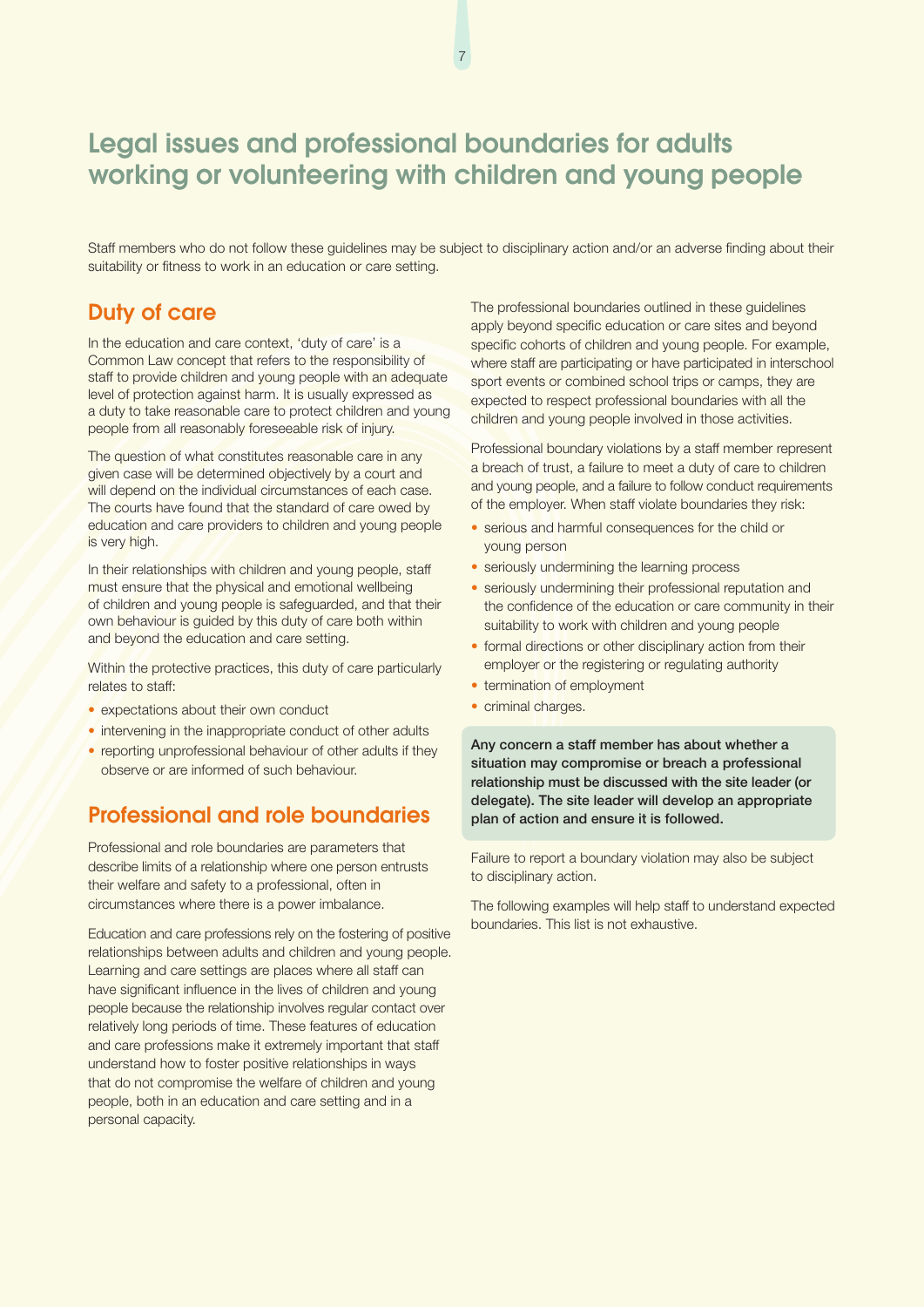| <b>Boundary</b>                                             | <b>Example of violation</b>                                                                                                                                                                                                                                                                                                                                                                                                                                                                                                                                                                                                                                                                                                                                                                                                                                                                                                                                                                                                                                                                                                                                                                                                                                                                                                  |
|-------------------------------------------------------------|------------------------------------------------------------------------------------------------------------------------------------------------------------------------------------------------------------------------------------------------------------------------------------------------------------------------------------------------------------------------------------------------------------------------------------------------------------------------------------------------------------------------------------------------------------------------------------------------------------------------------------------------------------------------------------------------------------------------------------------------------------------------------------------------------------------------------------------------------------------------------------------------------------------------------------------------------------------------------------------------------------------------------------------------------------------------------------------------------------------------------------------------------------------------------------------------------------------------------------------------------------------------------------------------------------------------------|
| Communication                                               | • Inappropriate comments about a child or young person's appearance, including excessive<br>flattering comments<br>. Inappropriate conversation or enquiries of a sexual nature (eg questions about a child<br>or young person's sexuality or their sexual relationship with others)<br>• Disrespectful or discriminatory treatment of, or manner towards, young people based<br>on their perceived or actual sexual orientation<br>• Use of inappropriate nicknames<br>• Vilification or humiliation<br>• Jokes or innuendo of a sexual nature<br>• Obscene gestures and/or language<br>• Facilitating/permitting access to pornographic material<br>• Facilitating/permitting access to sexually explicit material that is not part of an endorsed<br>curriculum<br>• Failing to intervene in sexual harassment of children and young people<br>• Correspondence of a personal nature via any medium (eg phone, text message, letters,<br>email, social media, internet postings) that is unrelated to the staff member's role. This<br>does not include class cards or bereavement cards<br>• Introducing 'secrets'<br>• Communication related to the role but carried out via private personal devices,<br>eg communication to taxi drivers of student personal details, with parent or outside<br>agencies and services |
| <b>Personal disclosure</b>                                  | • Discussing personal lifestyle details or opinions of self, other staff or children and young<br>people unless directly relevant to the learning topic and with the individual's consent                                                                                                                                                                                                                                                                                                                                                                                                                                                                                                                                                                                                                                                                                                                                                                                                                                                                                                                                                                                                                                                                                                                                    |
| <b>Physical contact</b>                                     | • Unwarranted or unwanted touching of a child or young person personally or with objects<br>(eg pencil or ruler)<br>• Corporal punishment (eg physical discipline or, smacking)<br>• Initiating, permitting or requesting inappropriate or unnecessary physical contact with<br>a child or young person (eg massage, kisses, tickling games) or facilitating situations that<br>unnecessarily result in close physical contact with a child or young person<br>• Inappropriate use of physical restraint/restrictive practices - may constitute assault<br>(see p 17)                                                                                                                                                                                                                                                                                                                                                                                                                                                                                                                                                                                                                                                                                                                                                        |
| Place                                                       | • Inviting/allowing/encouraging children and young people to attend the staff member's<br>home (see p 11 for country and local community considerations)<br>• Attending children and young people's homes or their social gatherings<br>Being alone with a child or young person outside of a staff member's responsibilities<br>• Entering change rooms or toilets occupied by children or young people when supervision<br>is not required or appropriate<br>• Transporting a child or young person unaccompanied<br>• Using toilet facilities allocated to children and young people<br>• Undressing using facilities set aside for children and young people, or in their presence<br>(*without the site leader's authority)                                                                                                                                                                                                                                                                                                                                                                                                                                                                                                                                                                                             |
| <b>Targeting individual</b><br>children and young<br>people | • Tutoring (outside education sector's directions or knowledge)<br>Giving personal gifts or special favours<br>٠<br>• Singling the same children and young people out for special duties or responsibilities<br>• Offering overnight/weekend/holiday care of children and young people as respite to<br>parents (unless a family day care educator, or employed by a respite organisation and<br>with the site leader's knowledge)<br>• Privately giving money and/or gifts to individual children/young people<br>Babysitting by the family day care educator or member of their household<br>٠                                                                                                                                                                                                                                                                                                                                                                                                                                                                                                                                                                                                                                                                                                                             |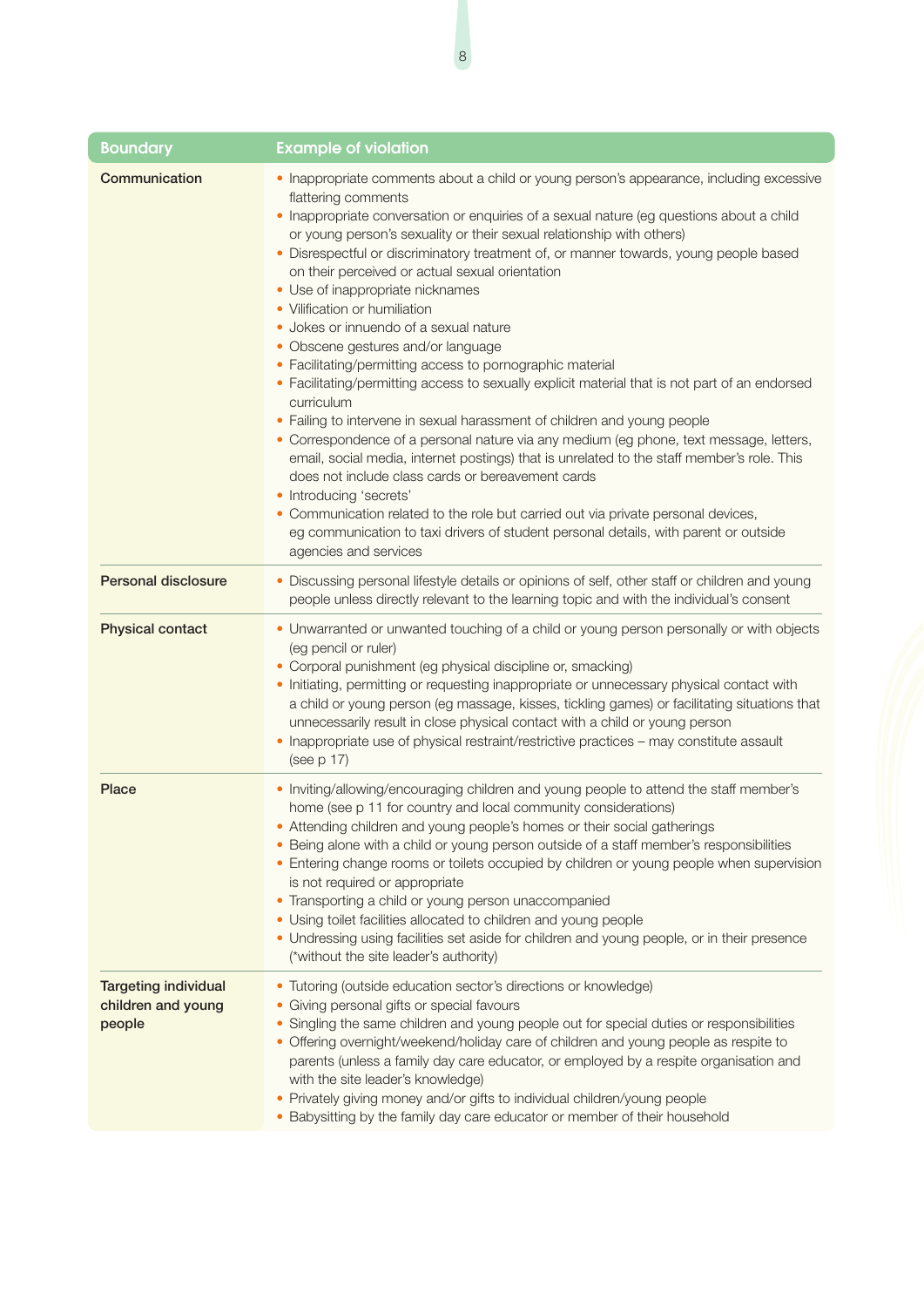| <b>Boundary</b>    | <b>Example of violation</b>                                                                                                                                                                                                                                                                                                                                                                                                                                                                                                                                                                |
|--------------------|--------------------------------------------------------------------------------------------------------------------------------------------------------------------------------------------------------------------------------------------------------------------------------------------------------------------------------------------------------------------------------------------------------------------------------------------------------------------------------------------------------------------------------------------------------------------------------------------|
| Role               | • Adopting an ongoing welfare role that is beyond the scope of their position or that is<br>the responsibility of another staff member (eg a student wellbeing leader) or an external<br>professional, and that occurs without the permission of senior staff<br>• Photographing, audio recording or filming children or young people via any medium<br>when not authorised by the site leader to do so and without required parental consent<br>• Using personal rather than school equipment for approved activities, unless authorised<br>by the site leader to do so                   |
| Possessions        | • Correspondence or communication (via any medium) to or from children and young<br>people where a violation of professional boundaries is indicated and where the<br>correspondence has not been provided to the site leader by the staff member<br>• Still/moving images or audio recordings of children and young people on personal<br>equipment or kept in personal locations such as car or home that have not been<br>authorised by the site leader                                                                                                                                 |
| Digital/electronic | • *Email, social media, internet postings that is unrelated to the staff member's role<br>• * Allowing children and young people access to a staff member's personal internet<br>locations (eg social networking sites)<br>• Uploading or publishing still/moving images or audio recordings of children and young<br>people to any location, without parental and site leader's consent<br>• Correspondence of a personal nature via social media, internet postings<br>• Creating/using private online chat rooms<br>• *Filming/recording for the use of behaviour training/modification |

\* Without site leader authority

Activities must be undertaken transparently and with the knowledge and consent of the site leader:

- Make it public
- Make it authorised
- Make it timely
- Make it purposeful.

The following questions may help staff to recognise when professional and/or legal boundaries are at risk of being breached:

- Am I dealing in a different manner with a particular child or young person than with others under the same circumstances?
- Is my dress/availability/language/demeanour different from the normal with a particular child or young person?
- Would I modify my behaviour with a child or young person if a colleague were present?
- Would I judge my conduct negatively if I observed it in another adult?
- Is it possible that the consequences of my actions will have negative outcomes for children and young people?
- Is it possible that the consequences of my actions will negatively affect people's confidence in my suitability to work with children and young people?

If an honest answer to any of the above questions is 'yes' then a staff member must alter their behaviour immediately and consider seeking professional support or counsel.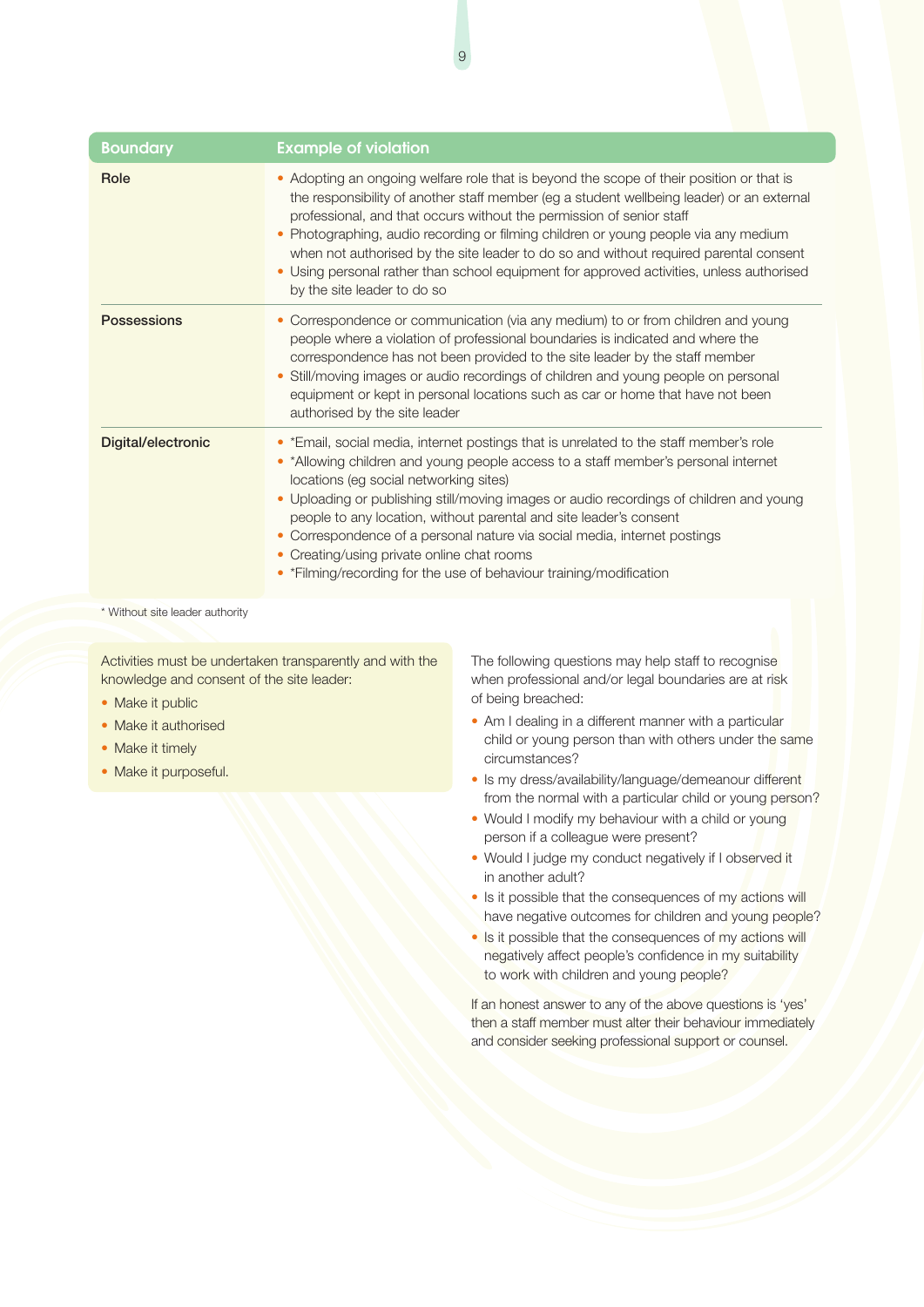# Legislation

Staff conduct that is a breach of legislation includes:

- failure to report suspicion on reasonable grounds that a child or young person is, or may be, at risk defined in the *Children and Young People (Safety) Act 2017* (SA)
- alleged breaches of the *Criminal Law Consolidation Act 1935* (SA)\*
- sexual harassment defined in the *Equal Opportunity Act 1984* (SA) and *Sex Discrimination Act 1984* and *Amendment Act 2013* (Cth)
- harassment or victimisation of a student with a disability. defined in the *Disability Standards in Education 2005* (Cth)
- unprofessional conduct pursuant to the *Teachers Registration and Standards Act 2004* (SA).

# Grooming behaviour

Positive adult-child/young person relationships are essential to learning, however it is critical that staff understand how to foster these relationships without compromising student welfare.

The term 'grooming' refers to actions deliberately undertaken with the aim of befriending and influencing a child, and in some circumstances members of the child's family, for the purpose of sexual activity with the child.

These actions are designed to establish an emotional connection in order to lower the child's inhibitions and gain access to the intended victim. In this respect grooming involves psychological manipulation that is usually very subtle, drawn out, calculated, controlling and premeditated' (Victorian Parliamentary Inquiry into the Handling of Child Sexual Abuse by Religious and Other Non-Government Organisations, 2013).

Grooming can be conducted in person or online eg via interaction through social networking sites, chat rooms, digital forums or emails. Perpetrators gain trust by watching and gathering information about a child or young person, getting to know their needs and how to exploit them. They may also mix effortlessly with parents and carers because they seem warm, understanding and caring.

Vulnerable children or young people are most often targeted as they are seen as easy victims to manipulate. For example:

- age (too young to tell)
- disability (unable to tell, or to 'stand up' as a witness)
- emotional deprivation (already neglected or abused, low self-confidence, emotional neediness)
- isolation and disadvantage (children in care, kinship care refugees, new arrivals, non-English speaking, in a remote community, international exchange students).

Opportunistic or situational grooming may occur:

- when there are ambiguities over boundaries and roles
- where there is a lack of supervision which allows opportunities for inappropriate touch or conversations eg online, camps
- where the seriousness of the activity, or potential harm is discounted
- where the personal traits or actions of a person are tolerated or dismissed.

If a suspicion on reasonable grounds is formed regarding inappropriate adult behaviour, then staff members are obliged to take action and report the inappropriate behaviour. Refer to the section 'Staff responsibilities in responding to behaviour' for additional information p 14.

# Sexual relationships between legally consenting adults where a staffstudent relationship once existed

Staff should be aware that where a relationship develops with an ex-student, their employer is entitled to consider whether their actions suggest an abuse of their position as a staff member. Where there is a reasonable belief that the emotional intimacy of the relationship developed while the staff-student relationship existed, a judgment that abuse of their position has occurred is likely. What is significant in staff-student relationships are the differences in authority and power held by the staff member and levels of trust held by the student. These differences do not suddenly disappear at a specific point in time. They linger as an imbalance between the two individuals and as a potential impediment to their capacity to make decisions in their own and others' best interests.

Consequently, staff cannot assume they will be protected from disciplinary action taken by their employer or registering/regulating authority because a relationship is claimed to have begun after the school term concluded or after exams finished.

The length of time between the conclusion of the staffstudent relationship and the beginning of an intimate relationship is only one of a number of critical factors employers or registering/regulating authorities will take into consideration when judging the appropriateness of a staff member's conduct. Other significant factors include:

- the age difference between the staff member and the ex-student
- the developmental capacity of the ex-student
- the vulnerability of the ex-student
- evidence of the nature of the relationship while the staff-student relationship existed
- other concerns or allegations about the staff member's conduct.

\* Staff should be aware that unlawful sexual intercourse where an individual holds a position of authority over the other involves a higher age of consent (18 years) than where no authority relationship exists (17 years).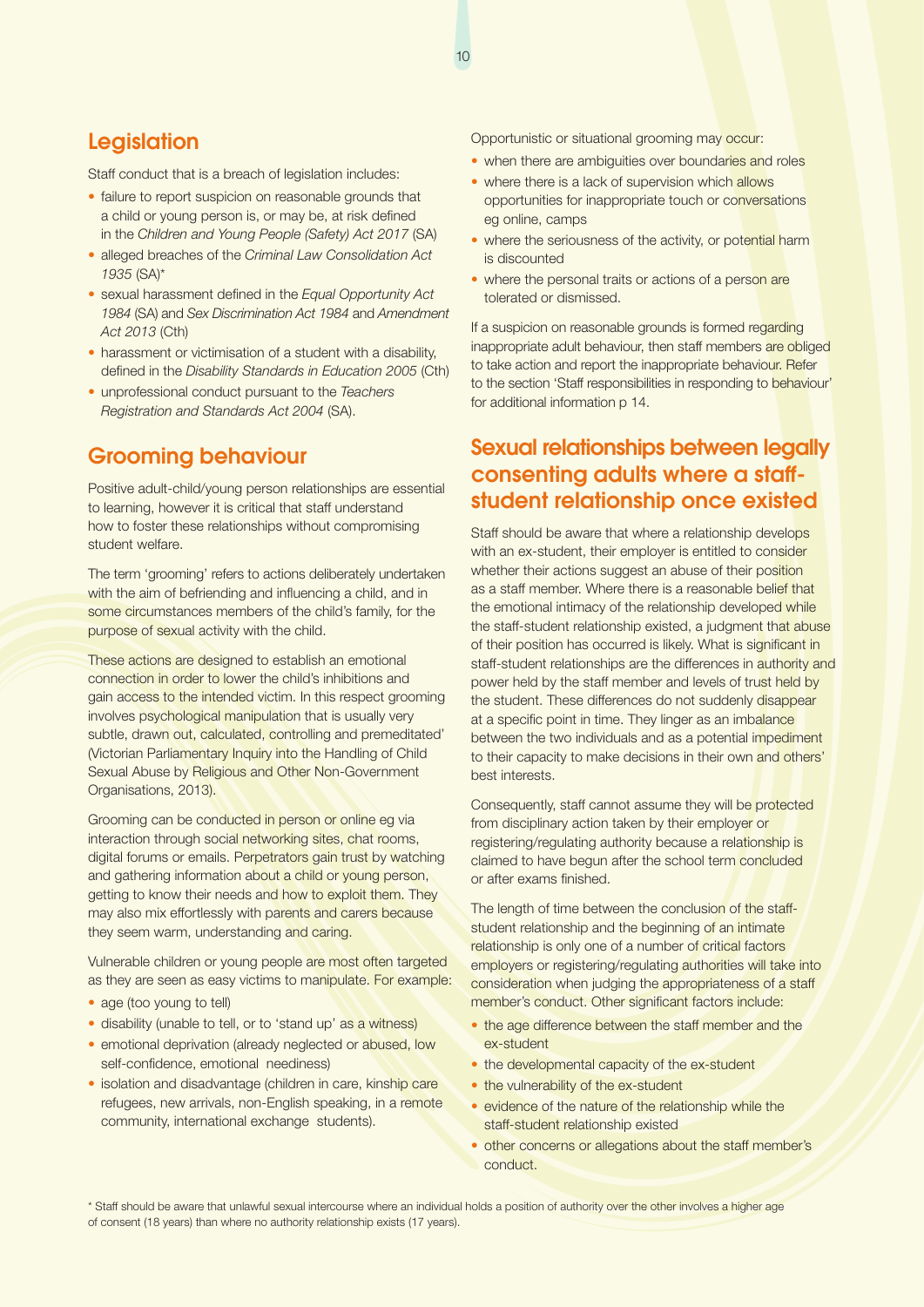# Guidance for staff in managing professional boundaries

# Working in country and local communities

Staff working in country or local communities face additional challenges in managing professional boundaries. They are more likely to have social relationships with the families/parents of the children and young people with whom they work and are, therefore, more likely to share social and sporting events or membership at various community clubs or associations.

This means they will have legitimate reasons, on occasions, to attend social/cultural events with the children and young people with whom they work, to visit their homes or to be visited by them in the company of their parents.

These social/cultural engagements are an important part of community life and a positive contribution to the wellbeing of staff working in country and local communities.

Aboriginal employees across remote, regional and metropolitan settings may have family and social connections to the children and families that they are working with. They may also have cultural or family obligations that may present additional challenges and require support from site leaders to establish professional boundaries when working with some children/young people and their families.

Following the advice below will help staff members to enjoy these social engagements without compromising their professional responsibilities.

The guiding principles in managing these situations are that:

- social contact should be generated via the relationship the staff member has with the parents of children and young people or by an event (such as a sporting event)
- staff should avoid being alone with children and young people in these situations
- staff should conduct themselves in a way that will not give others reason to question their suitability to work with children and young people and that will not create discomfort for children and young people in their learning relationship with them. Consuming alcohol in these situations may lessen a staff member's capacity to judge when a professional boundary is at risk
- staff should politely refuse to discuss matters relating to the workplace and should not discuss children and young people's learning or social progress other than at times specifically set aside for that purpose

• any concern a staff member has about whether or not a situation may be compromising or breaching a professional relationship should be discussed with the site leader and an approved plan of action followed. For example, a staff member may want advice about transporting a friend's child to and from the site or how to manage their own child's enrolment at the site.

# Using digital forums/social networking sites

There are many legitimate social media spaces that can be used effectively as part of teaching and learning programs to facilitate children and young people's learning. These digital forums need to be completely separate from staff personal virtual spaces and staff should consider the following questions before using them:

- how can I use these social media tools appropriately?
- what are the risks?
- what will be the benefits?
- what protocols or permission need to be considered?
- are these approved tools?
- have parents been informed?

Staff in education and care settings are expected to model responsible and respectful conduct. They need to consider the electronic social environments they use as part of this community and employer expectation.

The internet does not provide the privacy or control assumed by many users. Staff must appreciate that no matter what protections they place around access to their personal sites their digital postings are still at risk of reaching an unintended audience and being used in ways that could complicate or threaten their employment.

Staff should be aware of the following expectations in considering their use of social networking sites:

- they have considered the information and images of them available on their sites and are confident that these represent them in a light acceptable to their role in working with children and young people
- they do not have children or young people in their education community as 'friends' on their personal/private sites
- comments on their site about their workplace, work colleagues or children or young people, if published, would not cause hurt or embarrassment to others, risk claims of libel, or harm the reputation of the workplace, their colleagues or children and young people.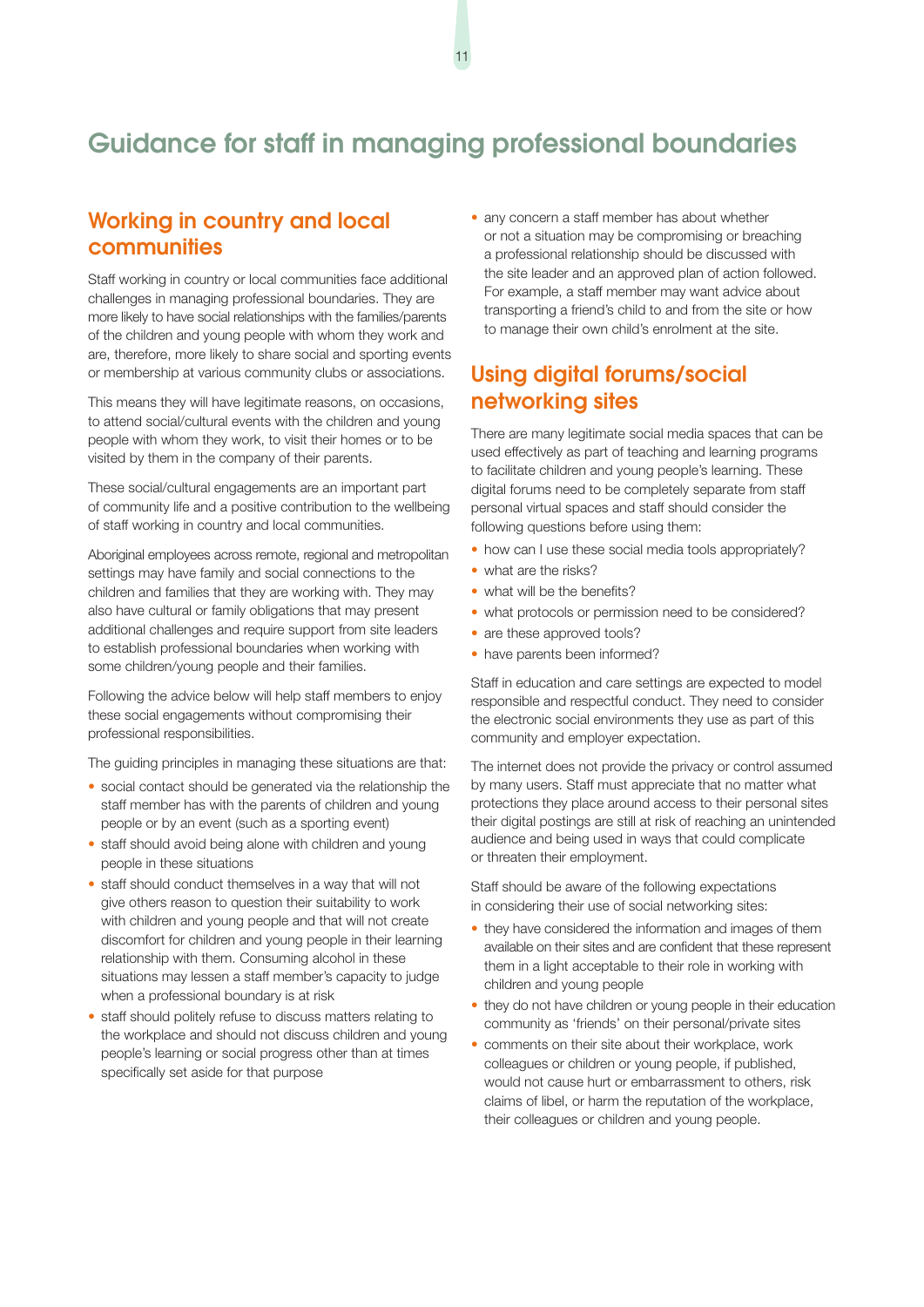# Working one-to-one with children and young people

The following summary of expectations applies to all situations where staff members are providing one-to-one support eg:

- learning assistance or feedback
- behaviour assistance/monitoring
- counselling
- testing or assessment
- toileting assistance.

| Make it public     | • The more visible, public and busy<br>the location the better<br>• Use the site's authorised ICT<br>systems. Do not use personal email,<br>phones, social media, apps or<br>websites to communicate with<br>children and young people |
|--------------------|----------------------------------------------------------------------------------------------------------------------------------------------------------------------------------------------------------------------------------------|
| Make it authorised | Parents should be informed/give<br>consent<br>• Activity must be authorised by the<br>site leader                                                                                                                                      |
| Make it timely     | • The activity should be a legitimate<br>part of your role<br>As far as possible, provide support<br>during normal work hours<br>• Sessions should be concise and<br>not unnecessarily prolonged                                       |
| Make it purposeful | The activity addresses or should be<br>linked to an identified wellbeing and/<br>or learning need of the child or<br>young person                                                                                                      |

# Managing privacy expectations

Wellbeing leaders, pastoral care workers/ chaplains, health providers and various professional service providers rely in different ways on being able to provide a degree of privacy for children and young people. This may be to protect the child or young person's dignity, to provide an environment conducive to the service or assessment being provided or to respect the child or young person's desire for confidentiality.

Children and young people will often assume a high level of confidentiality when disclosing serious issues of a personal nature or reporting harassment or bullying. For these reasons, schools need to find a careful balance between, on the one hand, respecting the sensitive and private nature of counselling or service provision and, on the other hand, the professional's duty of care obligations for the safety and wellbeing of the child or young person (mandatory notification).

The following examples show good practice in managing these circumstances:

- health/physical care should be provided with respect for the child or young person's dignity and in a manner approved by the child or young person and their parents
- counselling should be provided in unlocked rooms with part-glass doors (where possible) that are located near staff traffic areas
- avoid out-of-hours contact
- while parental consent is often not applicable in many counselling situations, best practice for schools is to provide all parents with written information about the school's counselling and pastoral care services which outlines confidentiality and privacy issues
- ensure student appointments and counselling notes are documented appropriately.

# Conducting home visits

Staff must ensure they follow the specific home visiting protocols that apply to their school, sector or service. The key principle is that a home visit should place no one at unreasonable risk and that identified minor risks are consciously managed. A summary of general expectations is provided below.

| Inform  | • Home visits or transport arrangements must<br>be authorised and documented by the site<br>leadership and the site must have information<br>about when and where visits are being<br>undertaken, the expected outcomes and<br>return times |
|---------|---------------------------------------------------------------------------------------------------------------------------------------------------------------------------------------------------------------------------------------------|
| Prepare | • All available information about the safety of<br>the proposed visit must be considered and<br>risks managed<br>• Mobile phones must be taken, ID should<br>be visible<br>• Inform parents of intended visit, where<br>appropriate         |
| Protect | • A colleague should accompany a staff member<br>carrying out a home visit<br>• Do not enter the house if parents are not at home<br>• Speak with the student where the parent<br>is present or clearly visible<br>Document the visit       |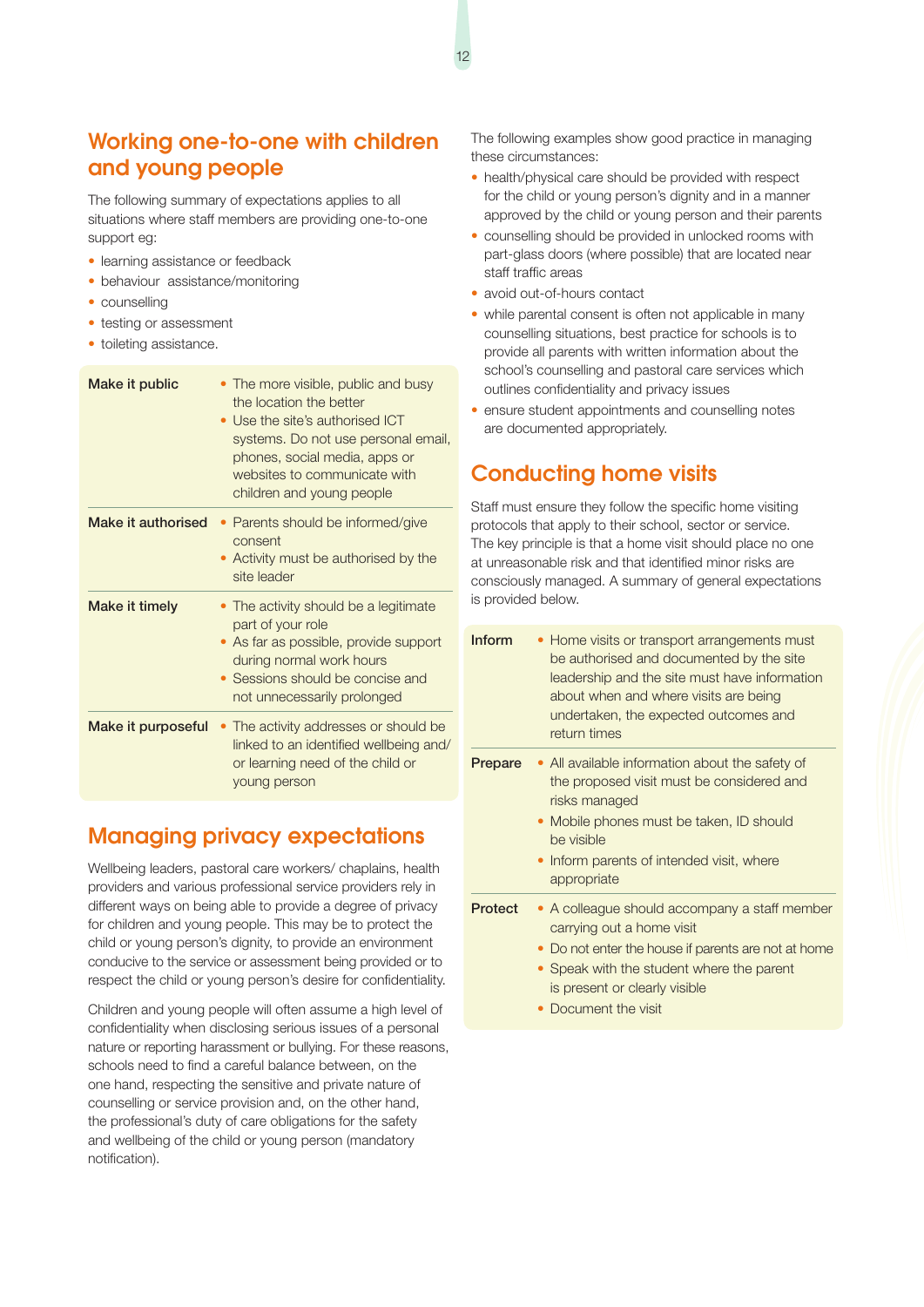## Family day care

The provision of family day care is unique. Unlike other education and care environments, the family day care educator does not have access to professional support or supervision on site. Given the relative isolation of family day care educators from immediate access to staff support, these guidelines play an important role in assisting them to recognise and avoid the circumstances that might place them, members of their own family or the children and young people they care for, at risk. The guidelines, therefore, contribute to family day care being a positive and productive experience for all involved—children, young people, parents and educators.

As outlined on p 6, family day care educators should interpret references to 'site leader' to be those circumstances where they would consult with or, under conditions of approval, report to and take direction from the family day care coordinator. The use of the term 'staff' is to be seen as inclusive of family day care educators.

Some guidance in this document, such as avoiding being alone with children and young people or restrictions when working one-to-one with them, is inapplicable in the family day care setting. However, the rest of the guidance is applicable, most notably the advice covering appropriate physical contact, responding to inappropriate behaviour in children and in adults, using social network sites, nonphysical interventions and the examples of professional boundary violations.

Staff in education and care settings are responsible for taking action if they become aware that other adults are acting inappropriately with children and young people. The family day care educator carries this same responsibility to report to the family day care coordinator any inappropriate behaviour by other adults sharing or visiting the home environment while children and/or young people are in their care.

## Boarding houses

Staff working in boarding houses face particular challenges in providing a 'home-like' environment for children and young people in ways that do not compromise their professional boundaries or the welfare of children and young people.

Boarding houses should be relatively informal environments and ones where children and young people can receive respectful guidance and support from the adults in whose care they are placed. While this clearly involves the development of caring, and sometimes close, friendships it does not remove the staff member's responsibility to work within all the professional boundaries outlined in these guidelines.

The guidance on managing privacy, working one-to-one, appropriate physical contact, responding to inappropriate sexual behaviour (in children or in adults), using digital forums/social network sites, non-physical interventions and the examples of professional boundary violations are all particularly pertinent to boarding house staff.

Following these guidelines will support the important role boarding house staff play in the wellbeing of children and young people and enhance the respectful relationships that should exist between children and young people and adults sharing a 'home away from home'.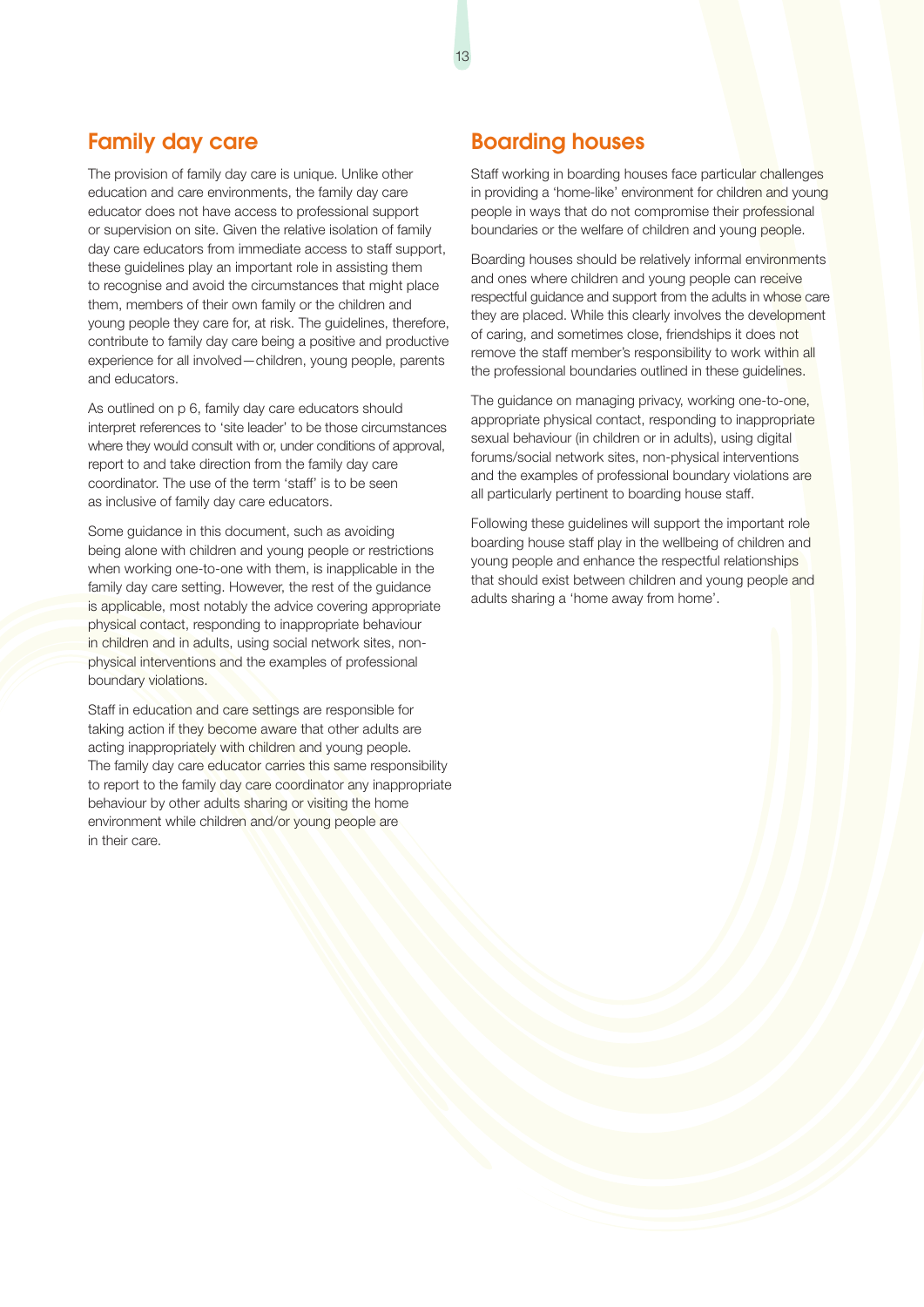# Staff responsibilities in responding to behaviour

# Behaviour of staff towards children and young people

#### Suspected child abuse

Staff in education and care settings are mandated notifiers and are, therefore, required under the *Children and Young People (Safety) Act 2017* (SA) to report suspicion of risk or harm to the Child Abuse Report Line (CARL) on 13 14 78.

A report of suspected abuse must be made to CARL irrespective of who is implicated: a colleague, friend, senior staff member, volunteer, parent, visitor, family member or other child or young person. Staff are strongly encouraged, but not required, to advise the site leader before making a notification.

Site documentation must be completed in consultation with the site leader who signs the site's mandatory notification record and stores it securely. Working with the site leader ensures that appropriate procedures can be followed within the site and sector office. Such procedures are designed to ensure that children and young people's wellbeing is safeguarded and that staff members' rights are respected.

If the site leader is the subject of the suspicion, observation or allegation, staff must report to the site leader's line manager, employer or appropriate central office personnel.

The complexities of these situations are acknowledged. Nevertheless, staff must manage their sensitivities or discomforts because their duty of care to the child or young person remains their paramount legal, professional and moral responsibility.

#### Inappropriate behaviour

Staff may also observe behaviours in other adults that they view to be inappropriate rather than abusive or that sit on the border of violating a professional boundary.

Staff must ensure, through their site leader, that the adult concerned is made aware of the potential of their actions to impact negatively on children and young people, and on themselves. Professional advice of this kind may be particularly valuable to young or newly appointed staff.

The site leader should document what is discussed.

All staff must take action if children and young people disclose information about inappropriate behaviours of other adults on the site. It is not acceptable to minimise, ignore or delay responding to such information. For the wellbeing of all members of the education or care community, the site leader must be informed as a matter of urgency and a report made to the Child Abuse Report Line, if appropriate.

## Behaviour of children and young people towards staff

If a child or young person engages in inappropriate behaviour of a sexual nature, then immediate respectful steps must be taken to discourage the behaviour by the child or young person. The matter should be reported and documented promptly with the site leader and a plan of action developed to support the child or young person and relevant staff member.

Depending on the age/developmental capacity of the child or young person and contextual information, this plan of support may involve:

- communication with parents
- referral to and liaison with specialist counselling
- formalised support within the site, which may include closer monitoring or supervision of the child or young person in his/her interactions with other children and young people
- referral to and liaison with an appropriate agency with disability-specific expertise.

Sometimes, the inappropriate sexual behaviour of younger children towards staff can elicit a suspicion that the child in question has been sexually abused. In these situations, staff must:

- make a mandatory notification to the Child Abuse Report Line on 13 14 78
- consider the safety of other children and young people with whom the child has contact
- develop and document a plan of action and communication with all relevant parties (including other agencies).

Some children and young people may actively seek a relationship with a staff member that would constitute an inappropriate relationship. In such circumstances, staff are advised to immediately report the information to the site leader and seek assistance from a senior staff member, student wellbeing leader or pastoral care coordinator to actively manage the situation in a way that respects the emotional wellbeing of the child or young person and provides support to the staff member.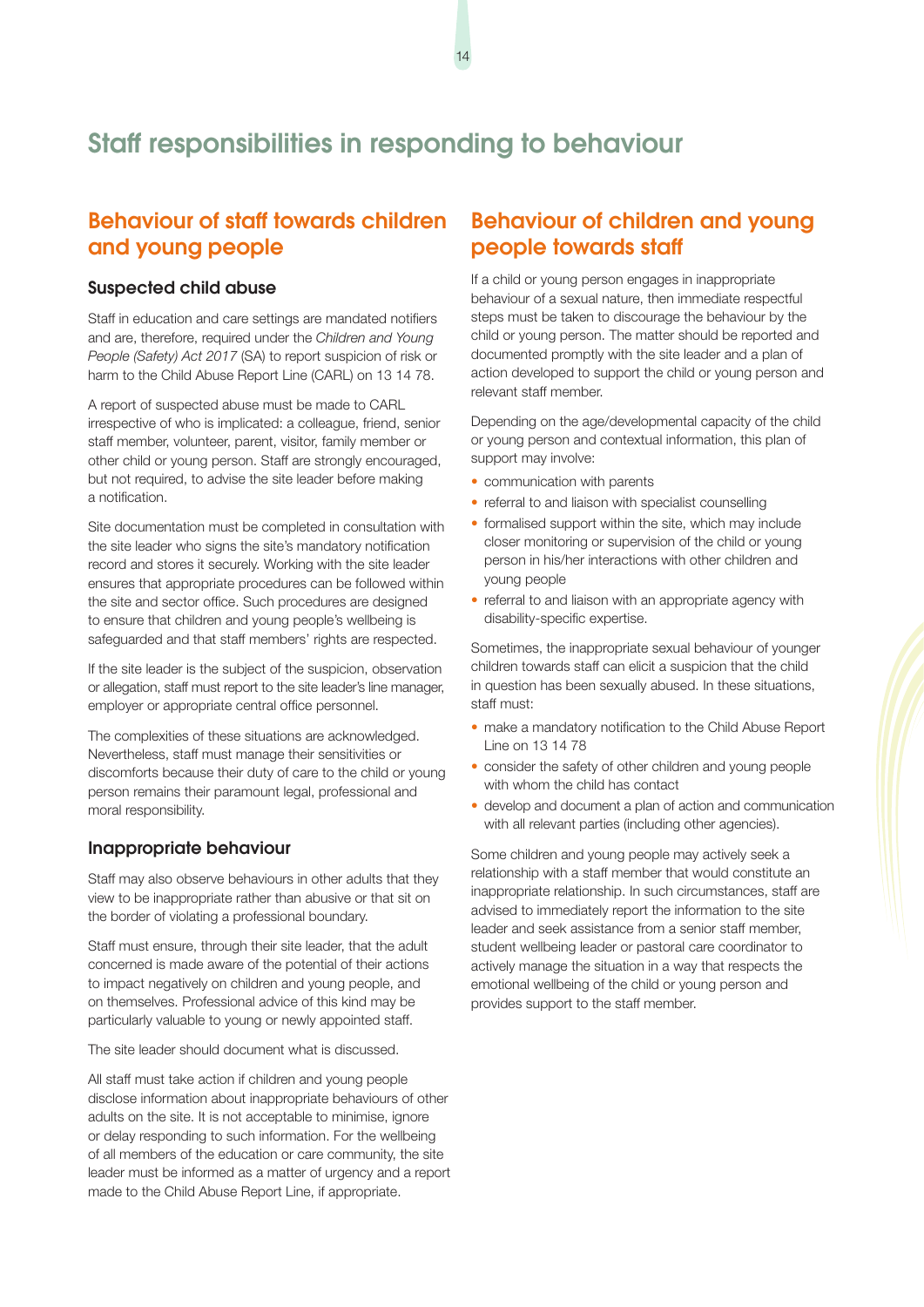Examples of child or young person's behaviours that should be reported and addressed are:

- receiving gifts of an inappropriate nature or at inappropriate times (eg not as part of end of the year gift giving that some children and families follow)
- flirtatious gestures and comments
- inappropriate social invitations
- inappropriate touching or invasions of personal space
- inappropriate postings using any medium
- correspondence or communication that suggests or invites an inappropriate relationship.

The staff member and site leader should document the incident that initially prompted the concern and the plan of action that has been established. Contact with parents is recommended unless there are reasonable grounds to believe that this will create serious risks for the child or young person.

Sexual harassment—via any medium\* at any time or place—or assault of a staff member by a child or young person should be dealt with following normal behaviour management protocols, with the involvement of parents and, where appropriate, police. Along with this response, consideration must also be given to the most appropriate counselling and support that can be provided to the child or young person and family. It is important to use these incidents as opportunities to organise meaningful interventions that address early sexual and other offending behaviours.

Detailed guidance on managing problem sexual behaviours in children and young people is available in the document Responding to Problem Sexual Behaviour in Children and Young People—Guidelines for staff in education and care settings (Department for Education, 2010, revised 2019). Resources associated with the guidelines are available on the Department for Education website.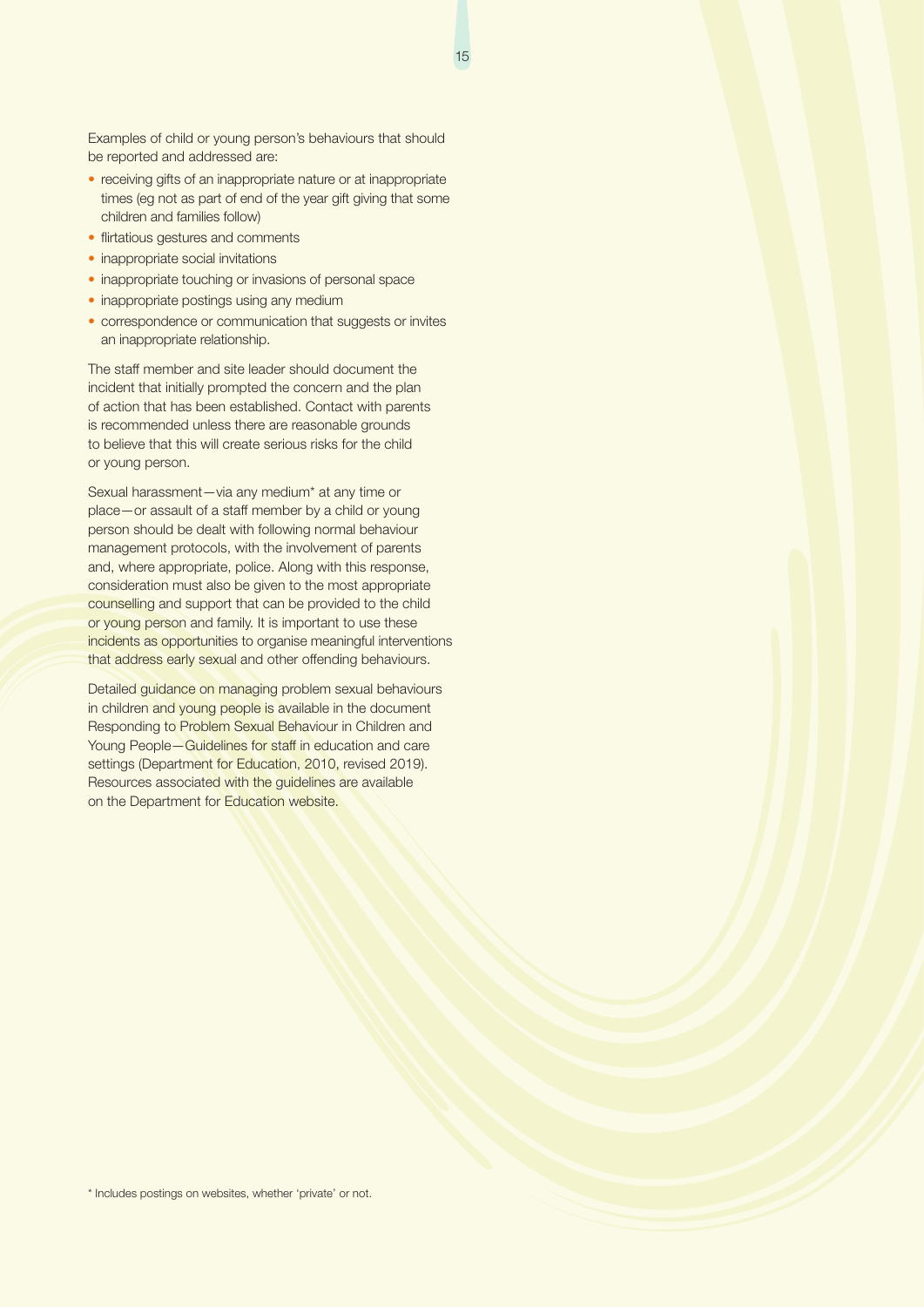# Appropriate physical contact

# Appropriate physical contact by a staff member to assist or encourage a child or young person

At times, staff will be required to give practical assistance to a child or young person who is hurt or needs particular assistance or encouragement. Examples of appropriate physical contact are:

- giving first aid
- supporting children and young people who have hurt themselves
- assisting with the toileting and personal care needs of a disabled child or young person (an individual plan for children and young people with these needs must have been negotiated with parents)
- non-intrusive gestures to comfort a child or young person who is experiencing grief and loss or distress, such as a hand on the upper arm or upper back
- non-intrusive touch (eg congratulating a child or young person by shaking hands or a pat on the upper arm or back). Staff should remember the importance of accompanying such touch with positive and encouraging words.

# Good practice with school-age children and young people

- Seek children and young people's permission to make physical contact (keeping in mind that a highly distressed child or young person may be incapable of expressing their wishes) eg first aid, a minimal gesture of comfort.
- Avoid being with a child or young person in a one-to-one, out of sight situation, and never touch a child or young person in such a situation.
- Do not presume that physical contact is acceptable to a particular child or young person. Even non-intrusive touch may be inappropriate if a child or young person indicates they do not wish to be touched.
- Respect and respond to signs that a child or young person is uncomfortable with touch.
- Use verbal and/or visual directions rather than touch (eg ask a child or young person to move in a particular way, rather than physically place the child or young person in the required position).

Use the above approach for demonstrations in dance, sport, music and drama. Where touch is essential for safety reasons (eg with aquatic or gymnastic instruction), always tell the child or young person that you need to hold them in a particular way and seek their permission to do so.

In some circumstances, staff may need to discourage younger children from inappropriate expectations of hugs or cuddles. This should be done gently and without embarrassment or offence to the child and offer a replacement gesture (eg 'high five').

# Good practice with children, birth to school age

Staff working in preschools and care settings are often involved in toileting children, changing their clothes and comforting them for a range of distresses normal in the preschool age group. In providing such care, staff should be aware of the following good practice:

- When children indicate they want comfort, ensure that it is provided in a public setting and that it is in keeping with the guidelines provided above.
- Signs of discomfort in children such as stiffening, pulling away or walking away must be respected. In these situations the child must continue to be observed/ monitored until their distress is managed.
- Children must not be left in states of high distress for long periods. Parents need to be contacted under these circumstances.
- Staff should follow the site's toileting and nappy changing policy and individual toileting plans where these have been documented with parents.
- In 'single staff and two-staff' settings, it is important that formalised plans for responding to critical toileting situations and other challenging behaviours are understood by staff and parents.

Physical contact between individuals must therefore be:

- discretionary
- careful
- consensual
- respectful
	- age appropriate
	- gender appropriate
	- considerate of others who may be in the area.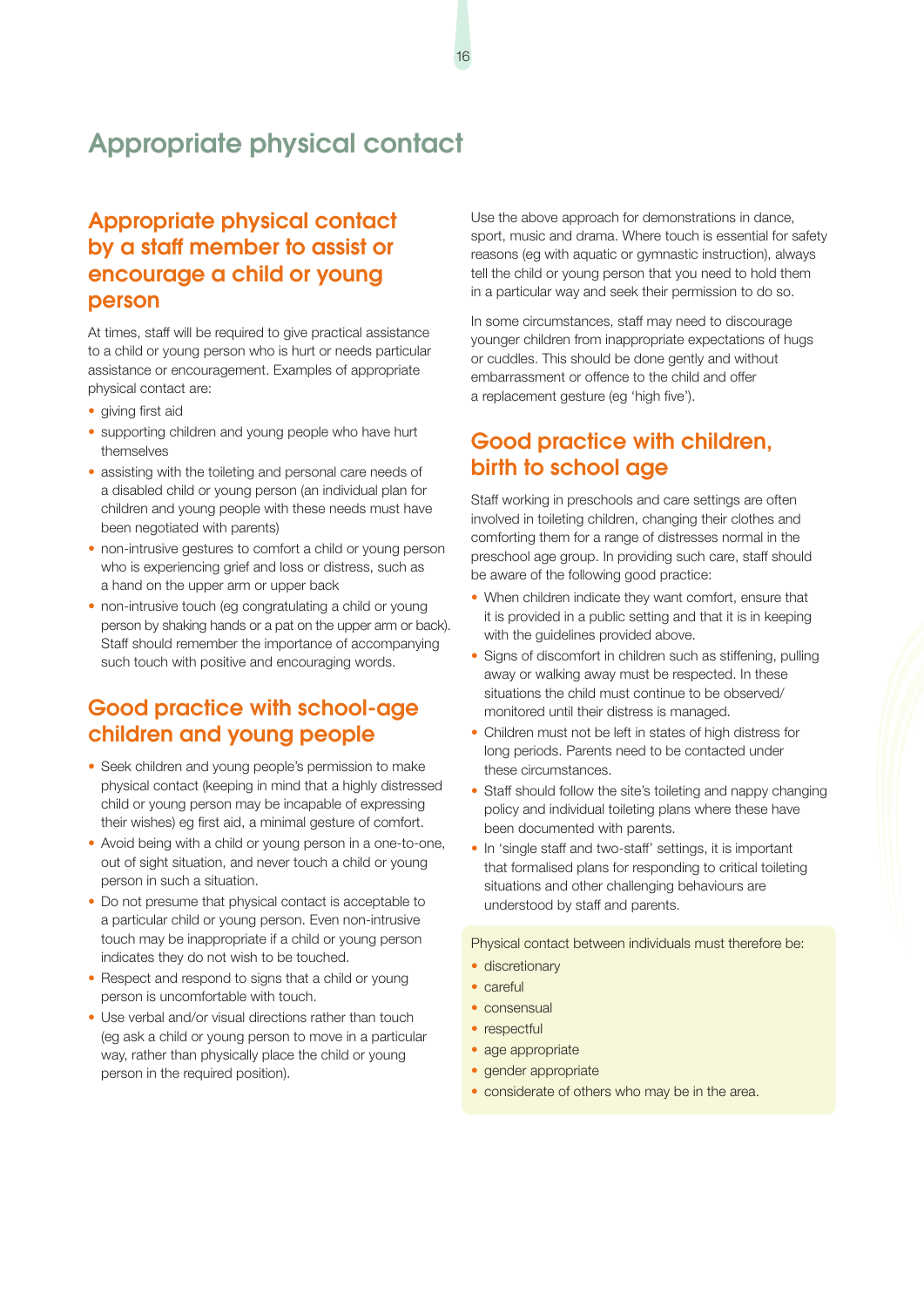# Managing challenging behaviour

It is highly recommended that a support plan is developed for a child or young person with challenging behaviours that outlines the appropriate support and intervention. This plan should be completed in consultation with parents, staff and appropriate support staff. Strategies for Managing Abuse Related Trauma (SMART) training should be considered in this plan.

The filming of children/young people for the purpose of behaviour assessment/modification is not permitted unless authorised, as a single circumstance, by the relevant sector office (site leader – independent schools) and with informed parent consent.

## Non-physical intervention

Non-physical intervention is the most acceptable way of managing the behaviour of children and young people. Where a problem with a child or young person's behaviour becomes apparent, non-physical interventions include:

- directing other children and young people to move away from the situation
- talking with the individual child or young person (asking the child or young person to stop the behaviour, and telling the child or young person what will happen if they do not stop)
- directing the child or young person to a safe place
- directing other children and young people to a safe place
- following the emergency plan in '1 and 2-staff' centres
- sending for assistance from other staff, or in extreme cases, the police.

Use of verbal directions is always preferred to physical intervention. It is not appropriate to make physical contact with a child or young person (eg pushing, grabbing, poking, pulling, blocking) in order to ensure they comply with directions. Staff working with preschool-age children must not hold children against their will (eg on their laps, between their legs or on the floor) to ensure attention at group time.

Under no circumstances should staff engage in any form of conduct which might cause physical or emotional harm to children and young people.

# Physical restraint where a child or young person's or adult's safety is threatened

Staff may make legitimate use of physical restraint based on best practice (eg Non-Violent Crisis Intervention – NVCI) if all non-physical interventions have been exhausted or are impossible in the circumstances and a child or young person is:

- attacking another child or young person or adult
- posing an immediate danger to themself or others.

Staff must only use physical restraint only as a last resort and not as a response to:

- property destruction
- disruption to the education or care activity
- refusal to comply
- verbal threats
- leaving an education care setting
- a need to maintain good order

unless someone's safety is clearly threatened.

Use of appropriate physical force may be permitted to ensure that the staff's duty of care to protect children and young people and staff from foreseeable risks of injury is met. Common law and statutory defences such as self-defence and defence of others remain legitimate reasons for the use of physical restraint. All people have the right to defend themselves against an attack provided they do not use a disproportionate degree of force to do so.

It may be a valid decision for staff not to use physical restraint in a situation involving several children and young people, or a physically larger child or young person, where staff believe that doing so would increase the likelihood of injury to themselves. In such cases, the staff member should guide other children and young people away from danger and seek immediate help from other staff or police.

Staff are not expected to place their own safety at risk when responding to violence or aggression in others and are supported by workplace health and safety legislation in making this judgment.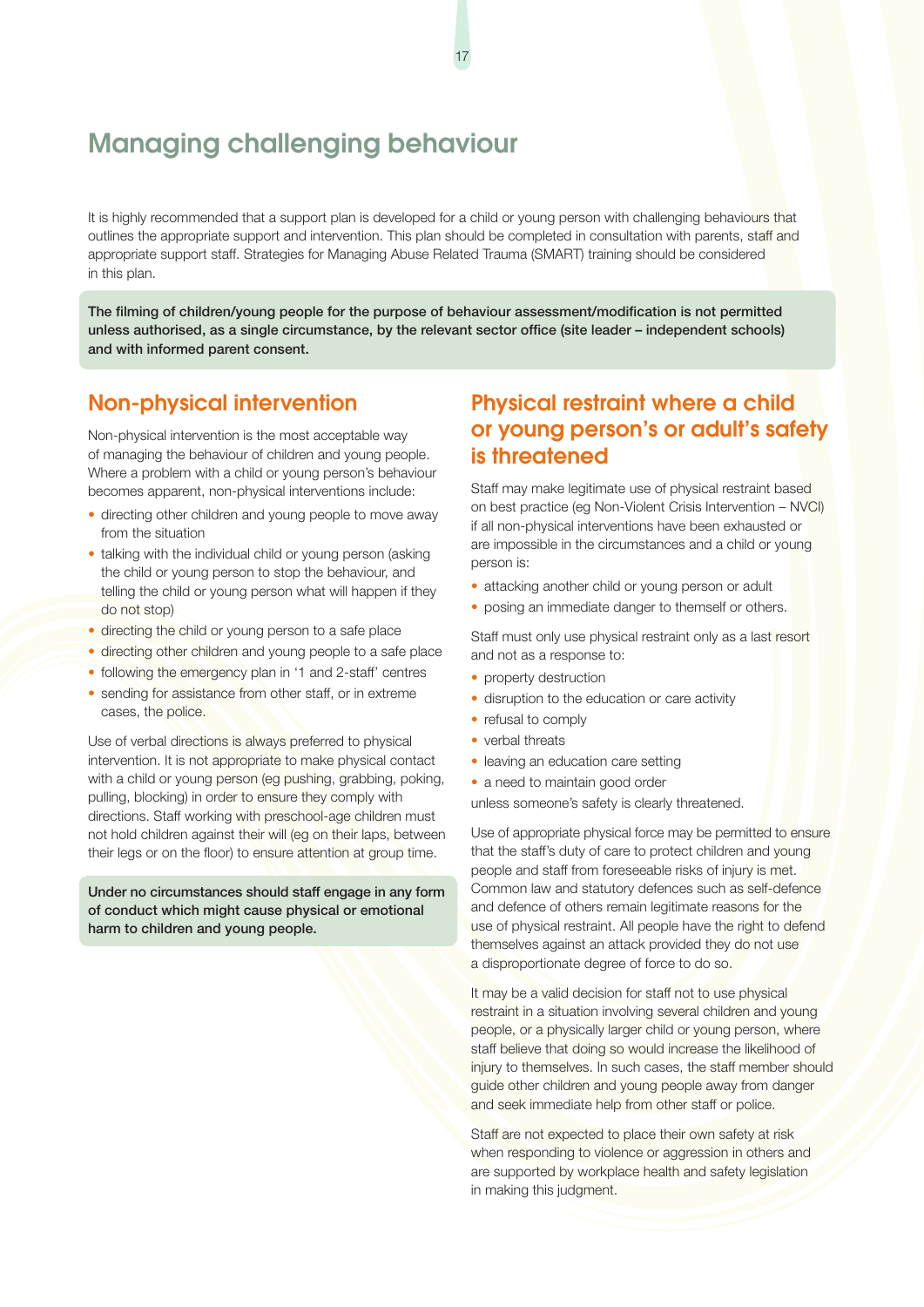# Safe practice when using physical restraint

The use of restraint/restrictive practices with a child or young person may only be used in situations where the safety of others is threatened or to prevent injury.

The restraint must be reasonable in the particular circumstances and must be in proportion to the circumstances of the incident. It must always be the minimum force needed to achieve the desired result, and take into account the age, stature, disability, understanding and gender of the child or young person. For example, if restraining a female, care should be taken to avoid contact with breasts.

Parents should be informed at enrolment of the site's policy on physical restraint/restrictive practices with children and young people and staff who may be expected to use physical restraint should access appropriate training.

# Cultural considerations

Different cultures have different attitudes and traditions surrounding the concept of appropriate touch. Staff members have a responsibility to become as familiar as possible with the values of the various cultural groups enrolled in an education or care site.

Many culturally based community organisations are very keen to address staff about the values of their culture so as to establish optimum understanding and respect between parents, their children and staff at the site. It is critical that staff appreciate culturally specific expectations about touch so that embarrassment or offence can be avoided for everyone, and particularly for children and young people.

Many children and young people attending education and care sites are recently arrived in Australia or are under guardianship/kinship care. Some have backgrounds of severe trauma, ranging from the observation of extreme physical violence and abuse to being victims of such violence and abuse themselves. The needs of these children and young people and their families are acute and the issue of establishing what will be received as appropriate, helpful touch is, therefore, all the more essential.

Staff need to employ considerable diplomacy, care and effort in their interactions with the children and young people and families that are known or suspected to have escaped traumatic circumstances.

# Managing staff health and safety

There are inherent risks that staff members face on a daily basis working with children and young people. The *Work Health and Safety Act 2012* requires the employer, as the person conducting business or undertakings to ensure that risks are identified and adequately controlled so far as is reasonably practicable.

# Legal action against students

A staff member who undertakes criminal proceedings of any nature against children and young people (enrolled at a school in their sector) must:

- report the action to their site leader
- record the action as per their sector requirements (eg IRMS report in Department for Education) without identifying the child or young person.\*

Site leaders are responsible for managing these circumstances in a way that respects their duty of care to children, young people and staff, and should seek advice from their sector office if these responsibilities appear to be in conflict.

\* The *Young Offenders Act 1993* prohibits the publication of information that might identify an offender under the age of 18. While identifying information should not be recorded on school systems the legislation is not intended to prohibit private and confidential discussions between professionals so they can properly respond to a situation in an educational setting.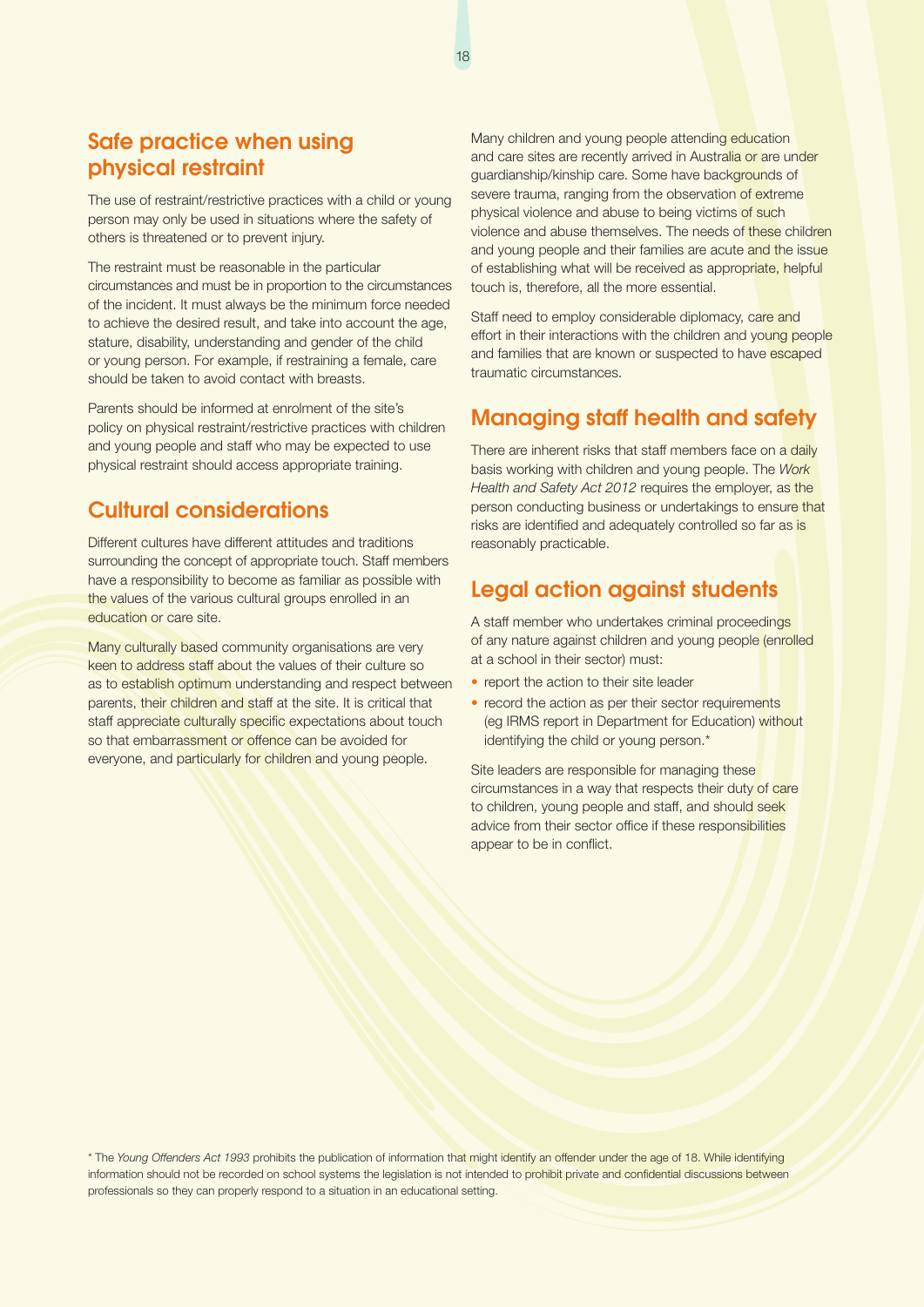19

#### Do

- Seek a colleague's or leader's support.
- Have a differentiated risk management plan for students.
- Use conversation/negotiation to minimise or de-escalate aggression (eg take-up time, provision of a calm spot).
- Continue talking with the child or young person throughout the incident. Make clear that physical restraint will stop when it ceases to be necessary to protect the child or young person or others.
- Grip clothing rather than the body, whenever possible.
- Document incidents promptly and keep these records with the site leader. The record should include:
	- the name of involved children and young people
	- the location of incident
	- the name of witnesses (staff and/or children and young people)
	- an incident outline (including the child or young person's behaviour, what was said, steps taken, degree of force applied and how applied, reasoning for actions taken)
	- the child or young person's response and the outcome – details of any injury or damage to property.
- Inform parents promptly (within 24 hours) and fully of any incident involving the physical restraint of their child and provide them with the opportunity to discuss the matter at the time they are informed.
- Ensure sector specific guidelines regarding other forms of documentation are followed, for example critical incident forms.
- Provide/offer confidential debriefing, counselling support and Workplace Health and Safety documentation to all staff involved in incidents of restraint/restrictive practices.
	- CESA/AISSA: ACCESS—Confidential counselling 1300 667 700
	- Department for Education: Employee Assistance Program—Confidential counselling 1300 360 364

#### Don't

- Don't use restraint/restrictive practices that involves:
	- force applied to the head, neck, chest or genital area
	- restrictions to breathing
	- punching or kicking
	- holding by the hair or ear
	- confining a child or young person in a locked room or limited space
	- placing children under school age in 'time out' or 'time away'.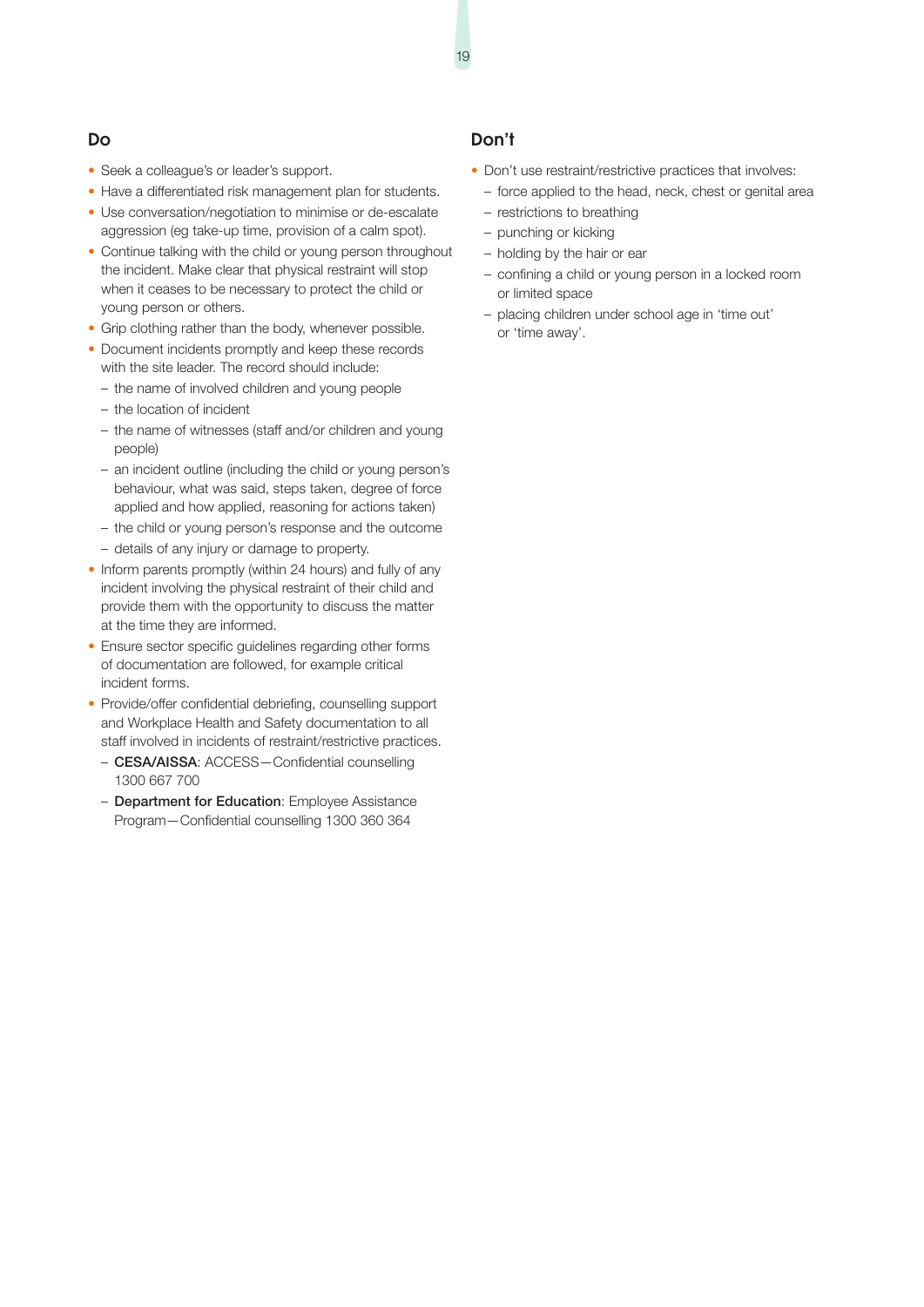# Working with children and young people with additional and complex needs

The category of 'additional and complex needs' includes students with disabilities and can be analysed as students whose behavioural presentation arises from:

- verified disabilities, including intergenerational disabilities
- trauma
- mental health
- neglect and deprivation (emotional and physical)
- learning difficulties
- different cultural expectations or practices.

All sections of this document require careful interpretation when applied to children and young people with additional needs and complex needs. For example, children and young people with intellectual disabilities may engage in a much wider range of physical and overtly sexual behaviours towards staff and other children and young people as a result of their disability. Similarly, staff will need to engage more often in physical contact and touch with these children and young people as a means of meeting their duty of care to them.

In fact, touch itself may be an agreed form of communication between a child or young person, their parent and staff where the child or young person has a communication disability. Children and young people with disorders causing violent and unpredictable behaviours are likely to have formalised restraint procedures agreed to by staff and parents and carers. Toileting assistance or processes for changing clothes will be necessities for some children and young people.

Because of these differences, staff need to be more vigilant and thoughtful in their physical interactions with children and young people with additional needs and complex needs. Children and young people with disabilities are over-represented in the child protection system. Their vulnerabilities mean they have an increased reliance on the adults providing their care to protect them from harm.

Immediately reporting any inappropriate behaviour towards children and young people from other adults is a critical obligation of staff and one that must not be delayed, minimised or delegated (see 'Staff responsibilities in responding to behaviour' on p 14).

Education and care staff support children and young people with additional needs and complex needs through various forms of individual plans. The common features of these plans are that they involve all people who deal with the child or young person on a regular basis, including other service providers, and they document the agreed strategies that are to be used in supporting the child or young person.

These plans are particularly important when challenging behaviours, personal care and hygiene and special physical considerations are an issue at the site (eg toileting, transport within and beyond the site environment, situations where physical restraint is occasionally required). The possibility of restraint and the nature of that restraint/restrictive practices for children and young people should be addressed in the individual plan as should alternative strategies for preventing harm to others. The plan process should involve the child or young person as far as possible. Staff likely to need to use physical restraint should access training specific to that requirement.

It is appropriate that different approaches are likely to be needed from staff in their interactions with children and young people with additional and complex needs. For this reason, site behaviour codes or behaviour management policies need regular reviewing to ensure they reflect the needs of the children and young people accessing the site at any one time.

Nevertheless, the basic principles outlined elsewhere in this document remain applicable to all children and young people. Staff members have a duty of care to protect children and young people from physical and emotional harm and, while the ways of meeting the duty may differ for different groups, the duty itself remains unqualified. Staff are expected to meet this duty in a manner that respects the dignity of all children and young people as well as their vulnerabilities.

Refer to each sector's disability website for additional information:

- AISSA: [www.ais.sa.edu.au/teaching-learning/special](www.ais.sa.edu.au/teaching-learning/special-education)[education](www.ais.sa.edu.au/teaching-learning/special-education)
- CESA: [www.cesa.catholic.edu.au/about/support-we](www.cesa.catholic.edu.au/about/support-we-provide)[provide](www.cesa.catholic.edu.au/about/support-we-provide)
- Department for Education: [www.education.sa.gov.au/](www.education.sa.gov.au/supporting-students/children-disability-and-special-needs) [supporting-students/children-disability-and-special-needs](www.education.sa.gov.au/supporting-students/children-disability-and-special-needs)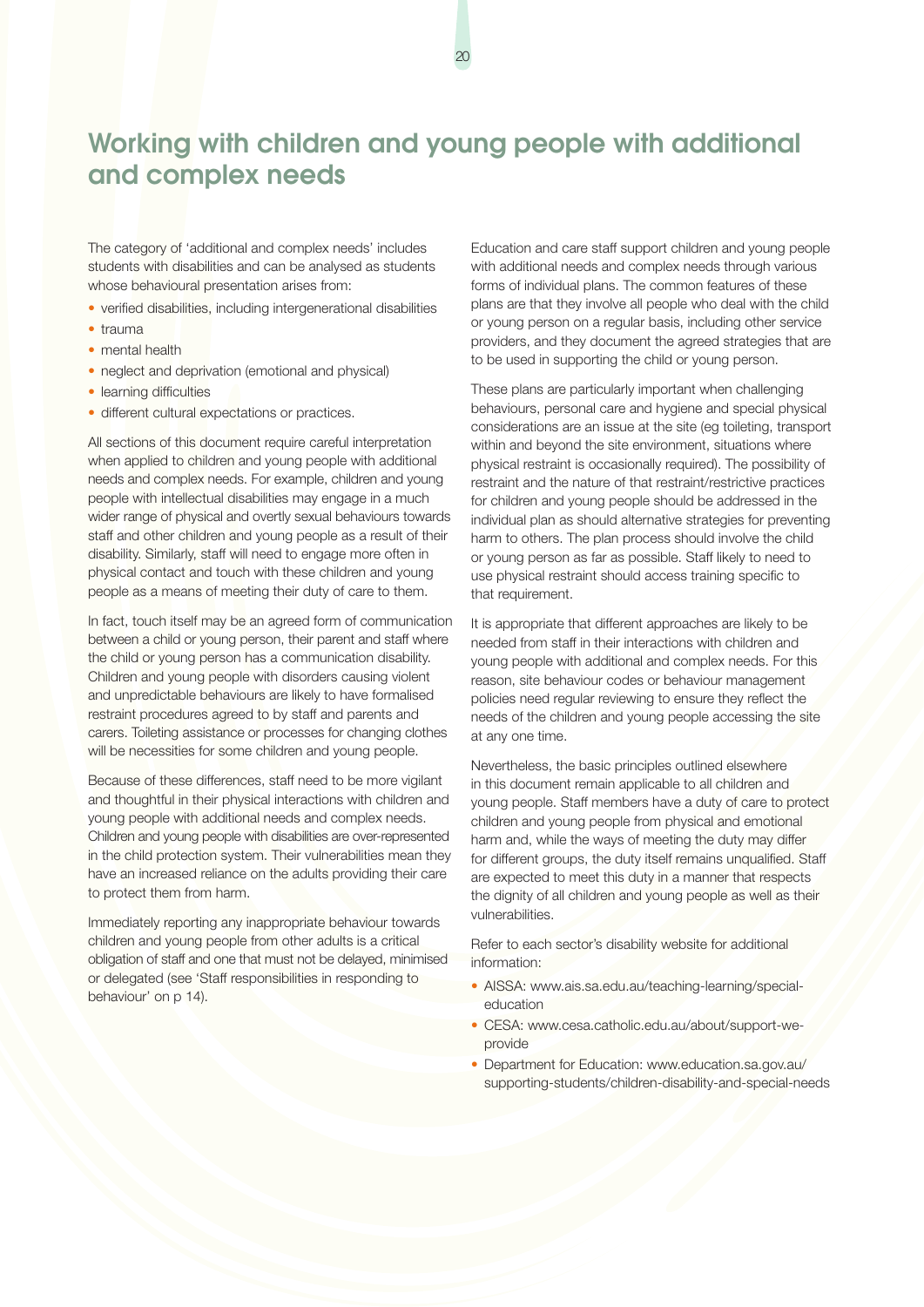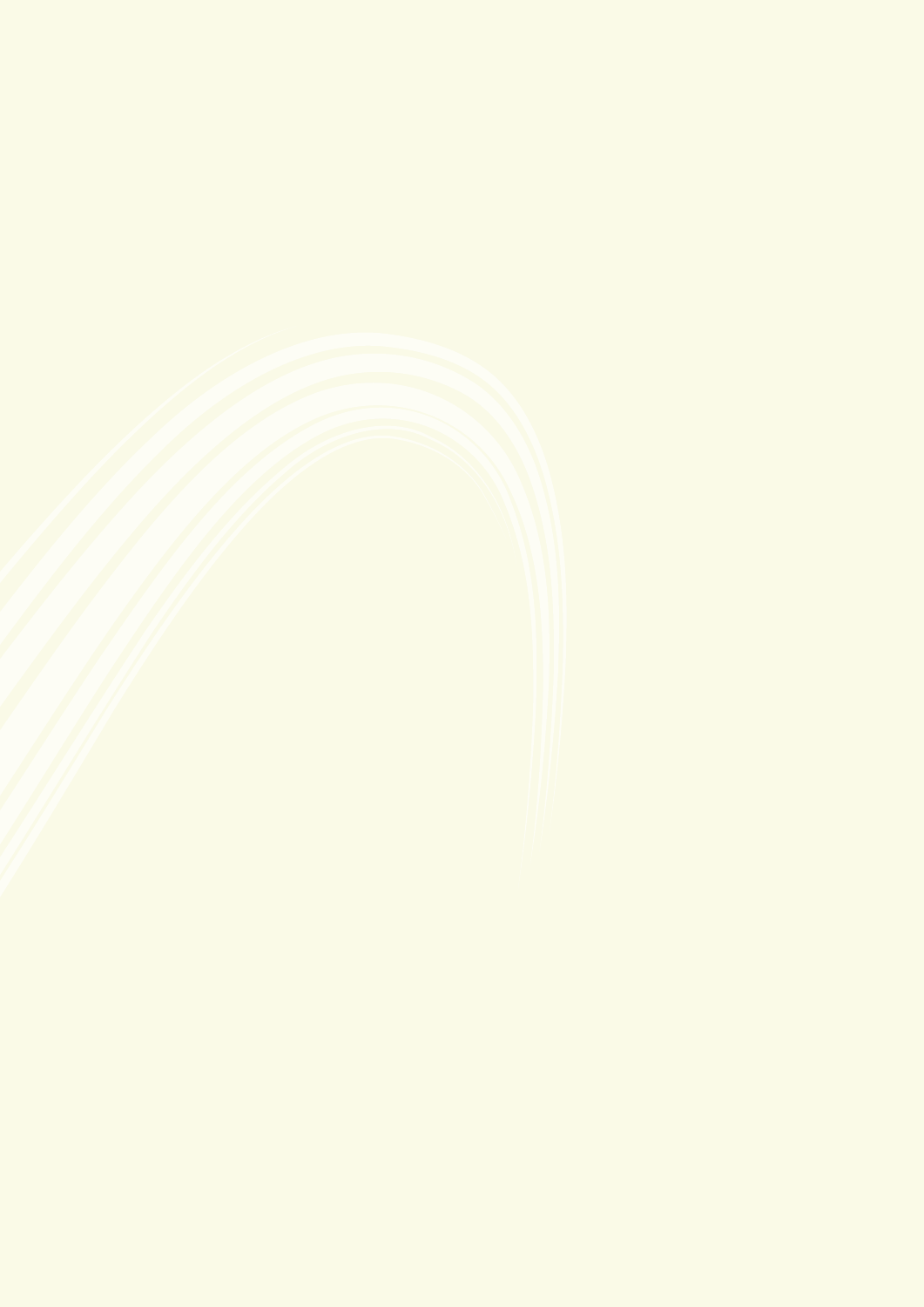*Protective practices for staff in their interactions with children and young people* provides clear advice to adults for the establishment of positive, caring and respectful relationships with children and young people in education and care settings. The main intent of this document is to safeguard the emotional and physical wellbeing of children and young people by promoting in adults an enhanced understanding of appropriate relationship boundaries.

Published March 2019